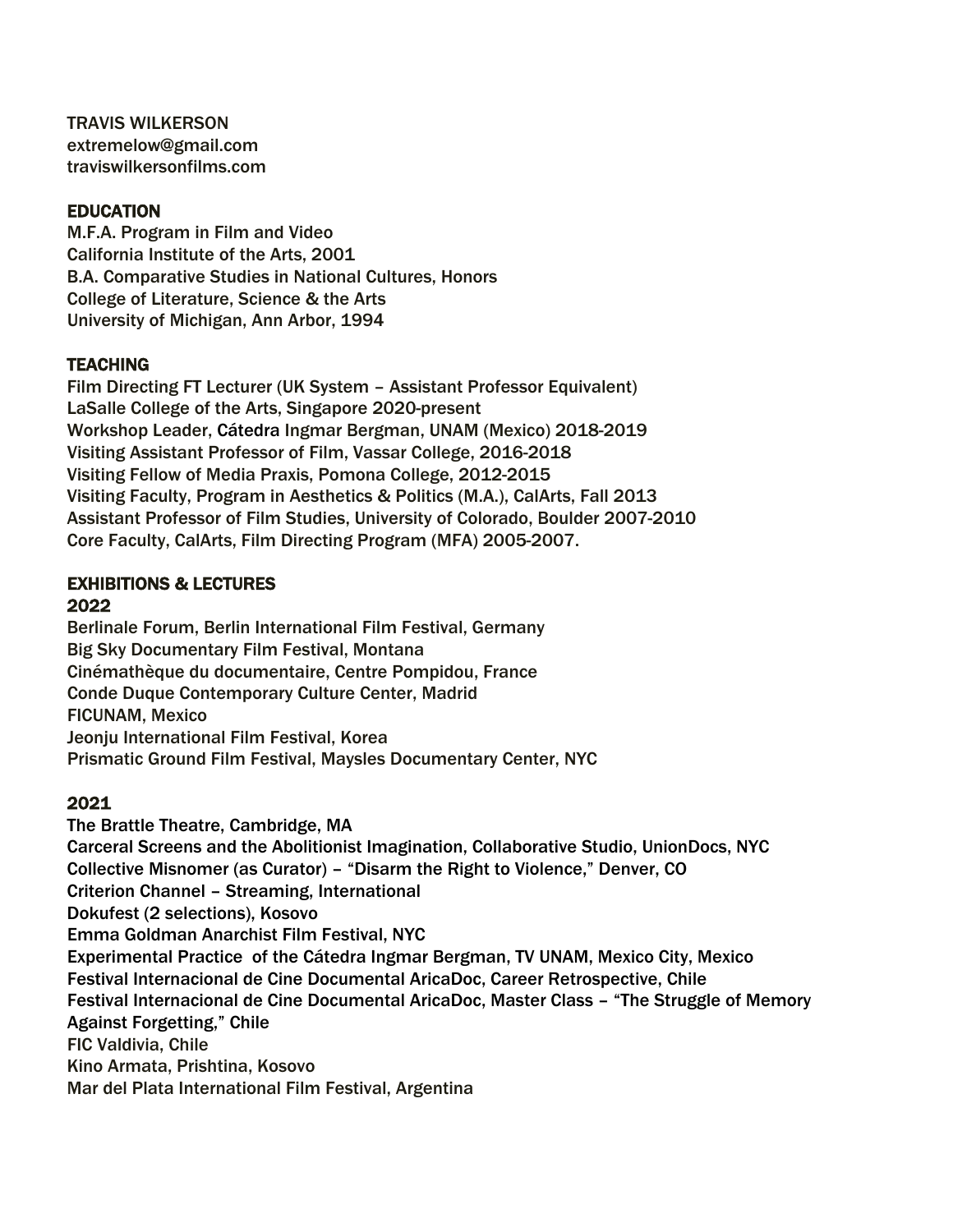Prismatic Ground Festival, New York City Taiwan International Film Festival, Taiwan True/False Film Festival – "Hindsight" Festival Retrospective, Missouri UNDERDOX Film Festival, Munich, Germany UWM Union Cinema, Milwaukee Vermont College of Fine Arts, VT Yamagata International Documentary Film Festival, Japan

## 2020

CineMigrante, Argentina Cineteca FICG (theatrical), Guadalajara Cineteca National (theatrical), Mexico City Cine Tonalá (theatrical), Mexico City Cine Tonalá (theatrical), Tijuana Daimon – Muestra International de Cine en Streaming, Mexico City DocMontevideo (digital) – Workshop/Master Class Documentary Dream Show / Yamagata in Tokyo, Japan DOCSP – Workshop/Master Class, São Paulo, Brazil Filmoteca UNAM Sala Julio Bracho (theatrical), Mexico City La Casa del Cine MX, (theatrical), Mexico City Le Cinema IFAL (theatrical), Mexico City

## 2019

Anti-Racism Film Festival, Greenfield MA Athénée Français Cultural Center, Kyoto, Japan Ayacucho 483, Buenos Aires, Argentina Best of Frontera-Sur, 2nd International Non-Fiction Film Festival (various, Chile) Big Sky Documentary Festival (Retrospective, Master Class), Missoula, MT Character Limit – Beyond Story Forum – New York Cineclub La Quimera, Cordoba, Argentina Cinémathèque Suisse, Lausanne CineMigrante, Buenos Aires, Argentina Cineteca National (theatrical), Mexico City Cine Tonalá (theatrical), Mexico City Cine Tonalá (theatrical), Tijuana The Cleveland Museum of Art, Ohio Disarming the Right to Violence Workshop, UNAM, Mexico City DocMontevideo (Retrospective, Master Class), Uruguay The Document, KCRW, Podcast Dokufest, Kosovo Film Forum, Lobby Film, NYC Klamath County Film Series, Oregon La Casa del Cine MX, (theatrical), Mexico City La Clef Revival, Paris Muestra Joven ICAIC, Havana Cuba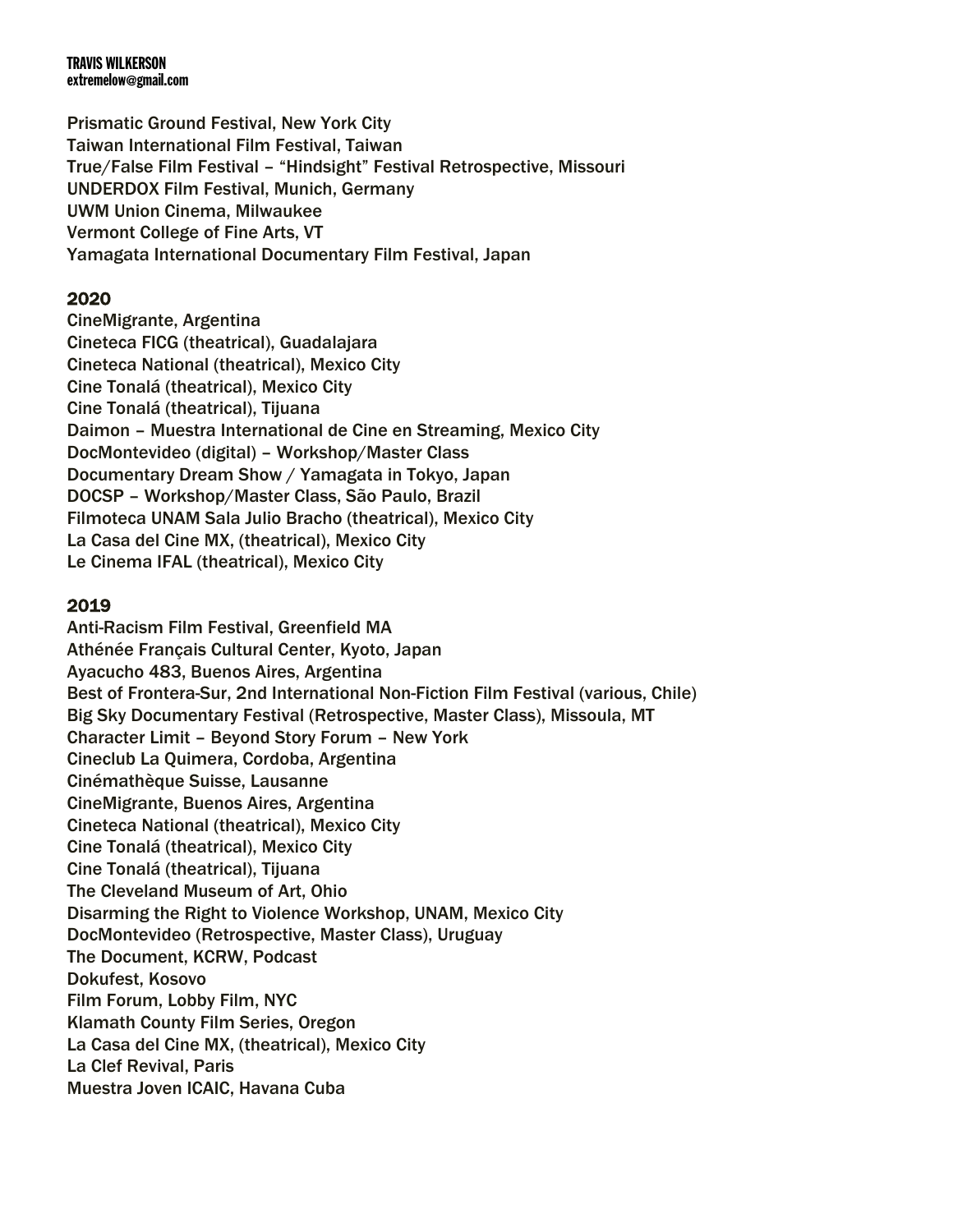Museo Universitario del Chapo, Live Film Performance, Mexico City Pastiche Filmz, Olomouc, Czech Republic Queensland Film Festival, Australia Union Docs – Live Film Performance, New York Universidad de la Comunicación, Master Class, Mexico City The Veleslavasy Panorama, Live Film Performance, Los Angeles Villa Grimaldi, Nuevas Formas del Documental Politico, Santiago Chile Visible Evidence 26, Los Angeles Yamagata International Documentary Film Festival, Japan

## 2018

4 Elements (4 zivly), Slovakia Alamo Drafthouse Winchester, Winchester, VA Aalto University, Helsinki, Finland Ann Arbor Film Festival, Michigan Belcourt Theatre, Nashville, TN Best of Dokufest, Skopje Museum of Modern Art, Macedonia CalArts, Valencia, CA Capri Theatre, Montgomery, AL Cineteca Madrid (3 selections), Spain Cleveland Cinematheque, Cleveland, OH DeBartolo Performing Arts Center, Notre Dame, IN DocBsAs (Retrospective, Master Class), Buenos Aires DocPoint Helsinki, Finland Documentarfilmwoche Hamburg (Retrospective, Master Class), Germany DocYard, Boston, MA Encuentros Cámara Lúcida, Equador EPA CINE - El Palomar International Festival of Independent Films, Argentina FICUNAM (Retrospective, Master Class), Mexico City FICUNAM Tour – 15 cities in Mexico Film Festival Der Neue Heimatfilm, Freistadt, Austria Film Forum NYC (Theatrical run – 2 weeks) Film Society of Minneapolis, St. Paul, MN FLiCX, Vanderbilt, TN Frida Kahlo Riviera Maya Museum, Mexico Frontera-Sur, 2nd International Non-Fiction Film Festival, Concepción, Chile Gateway Film Center, Columbus, OH Gene Siskel Film Center, Chicago, IL Glasgow Film Festival, Scotland Glimmerglass Film Days, Cooperstown NY Guild Cinema, Albuquerque, NM Headroom, Iowa City, IA Hippodrome Theater, Gainesville, Florida Icarus Films 40th Anniversary Retrospective, Metrograph Theater, New York Hugo del Carril Cineclub, Cordoba, Argentina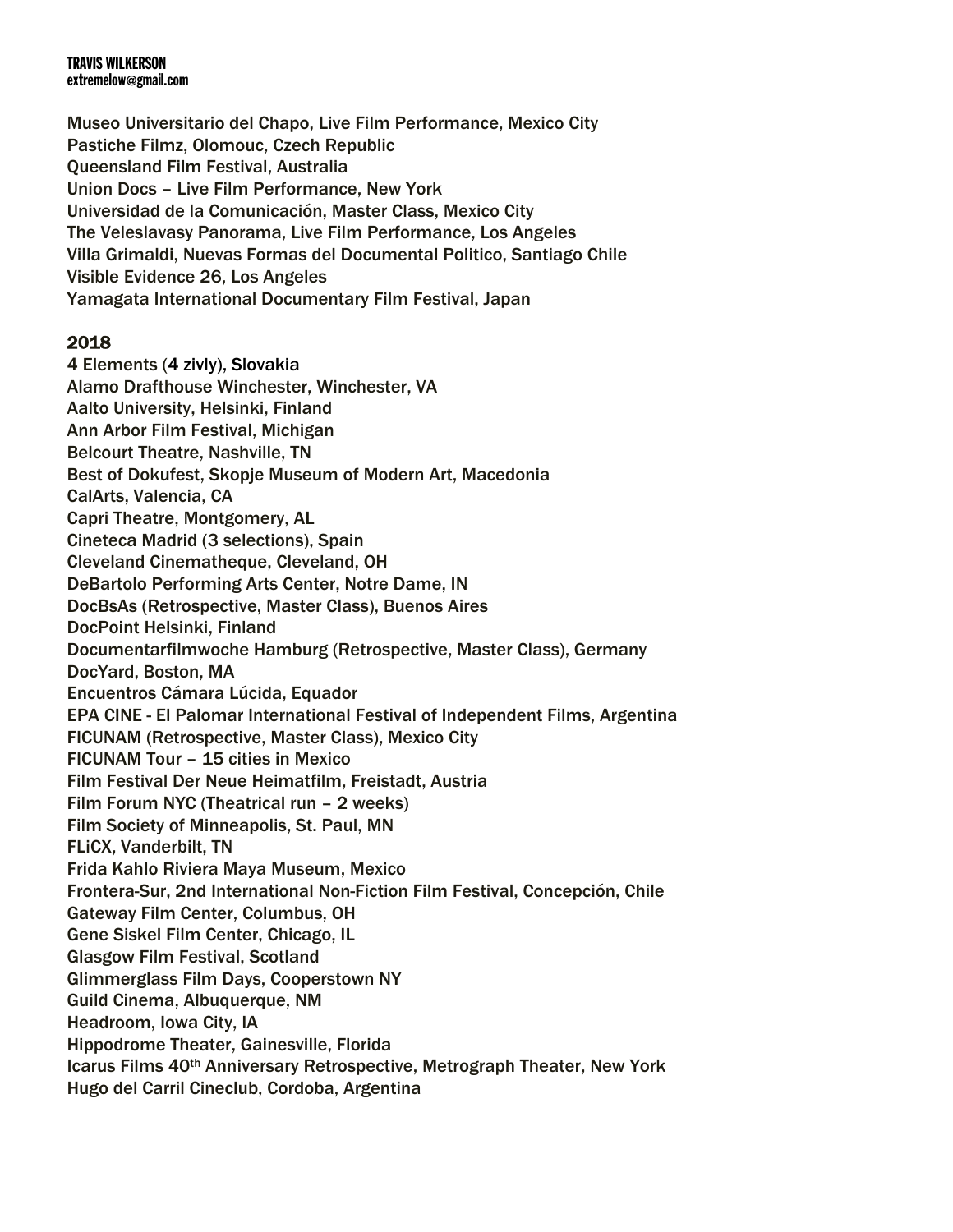Jeonju International Film Festival, Korea Jihlava IDFF Documentary Monday, Czech Republic Kino Xenix, Zurich Lake Worth Playhouse, Lake Worth, FL Lark Theater, Larkspur, CA Las Palmas de Gran Canaria International Film Festival, Canary Islands M68 Workshop, UNAM, Mexico City, 2018 Minneapolis St Paul International Film Festival NWFilm Center, Portland Olhar de Cinema Festival Internacional de Curitiba, Brazil PhilaMoca, Philadelphia, PA Pláticas de cine y Resistencia, Zautla, Mexico Project Arts Centre, Dublin, Ireland Pravo Ljudski Film Festival, Sarajevo Rotterdam International Film Festival, Netherlands The Ryder, Bloomington, IN Swiss Film Archive, Week Against Racism, Lausanne Taiwan International Documentary Festival Tabakalera, San Sebastian, Spain Time & Space Limited (Theatrical run – 2 weeks) University of California, Film & Media, Berkeley Unknown Pleasures #9, Berlin Yerba Buena Center for the Arts, San Francisco, CA

## 2017

Athens International Film Festival, Greece B3 Biennial of the Moving Image, Frankfurt Bard College Film & Electronic Arts (2 selections). New York Camden International Film Festival, Maine Collective Misnomer, Denver Crossroads Festival, SFMOMA, San Francisco Denver Film Festival Doclisboa (2 selections), Portugal Dokufest (Retrospective, Master Class), Kosovo Double Exposure, Washington DC Festival Internacional de Cine Antofagasta / Antofadocs, Chile Ficvaldivia, Valdivia, Chile FidDocs, Santiago, Chile Fogartyville Community Media & Arts Center, Sarasota Freiberger Film Forum, Germany Garage, Moscow Gijon International Film Festival, Spain Human Rights Film Festival, Croatia International Short film festival Hamburg, Germany Jihlava International Documentary Film Festival, Czech Republic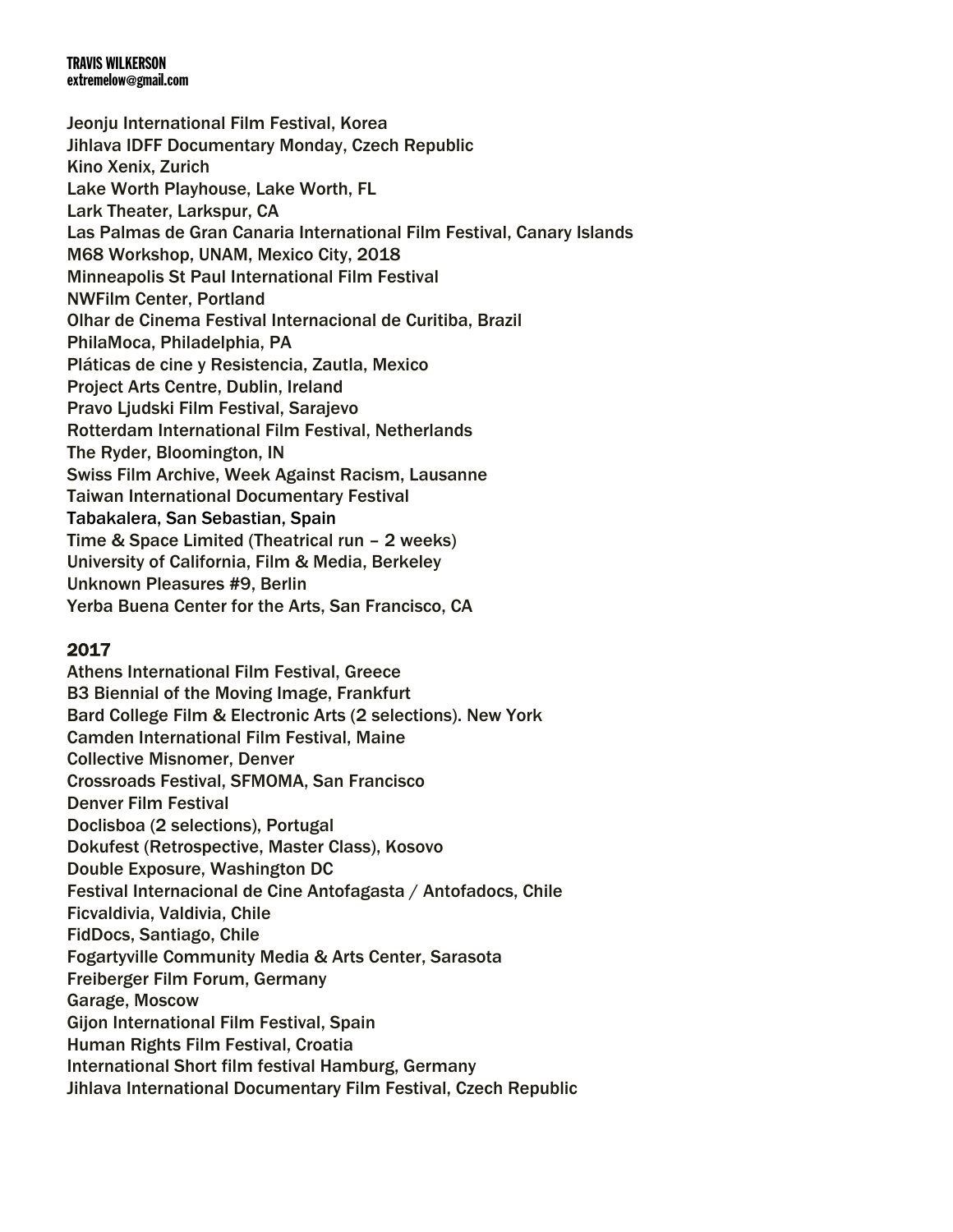Kunstnernes Hus, Oslo Les Inattendus, Lyon France Locarno Festival, Switzerland Locarno Festival In Milan (Best of Locarno), Milan Loft Cinema, Bisbee Arizona Mar de Plata, Argentina Modern Times Film Club Cinema (2 selections), Oslo Muestra de cine de Lanzarote (Canary Islands, Spain) New York Film Festival OtherCinema, San Francisco Politics and Poetry, Joris Ivens Foundation Web Exhibition RIDM, Montreal Sundance Film Festival, Utah Transcinema, Peru Transcinema in Cordoba – Cineclub Municipal, Cordoba Argentina True/False Film Festival, Columbia, MO Underdox Film Festival, Munich UnionDocs Summer Intensive (Master Class), Brooklyn University of Utah, Film & Media Arts, Salt Lake City Unseen Festival at Counterpath, Denver Vancouver International Film Festival, Canada Venice Biennale, (included in Nika Autor's exhibition for Slovenia), Italy Wednesday Night "Other Cinema" Society, UC Santa Cruz Xcèntric, Center of Contemporary Culture of Barcelona, Spain

## 2016

Cineclubes de Cordoba, Argentina Cineclube Liseo Mutante, Portugal Cinematic Arts, University of Iowa Colloquium for Popular Culture, Decolonize This Place, New York Essential Independents: American Cinema, Now, Melbourne, Sydney, Adelaide, Canberra, Brisbane, Australia FIDMarseille, France FILM AM SEE, Zurich Incite/Insight Screening Series: CIIS Anthropology and Social Change, San Francisco Los Angeles Film Forum, American Cinematheque, California Muestra del Festival TransCinema, La Casa Del Cine, Mexico City Revelation Perth International Film Festival, Australia School of Film and Photography, Montana State University, Bozeman

## 2015

Signal, Malmo, Sweden Transcinema - Sesiones transcinemáticas, Museo de la Nación, Lima UnionDocs (2 events), NYC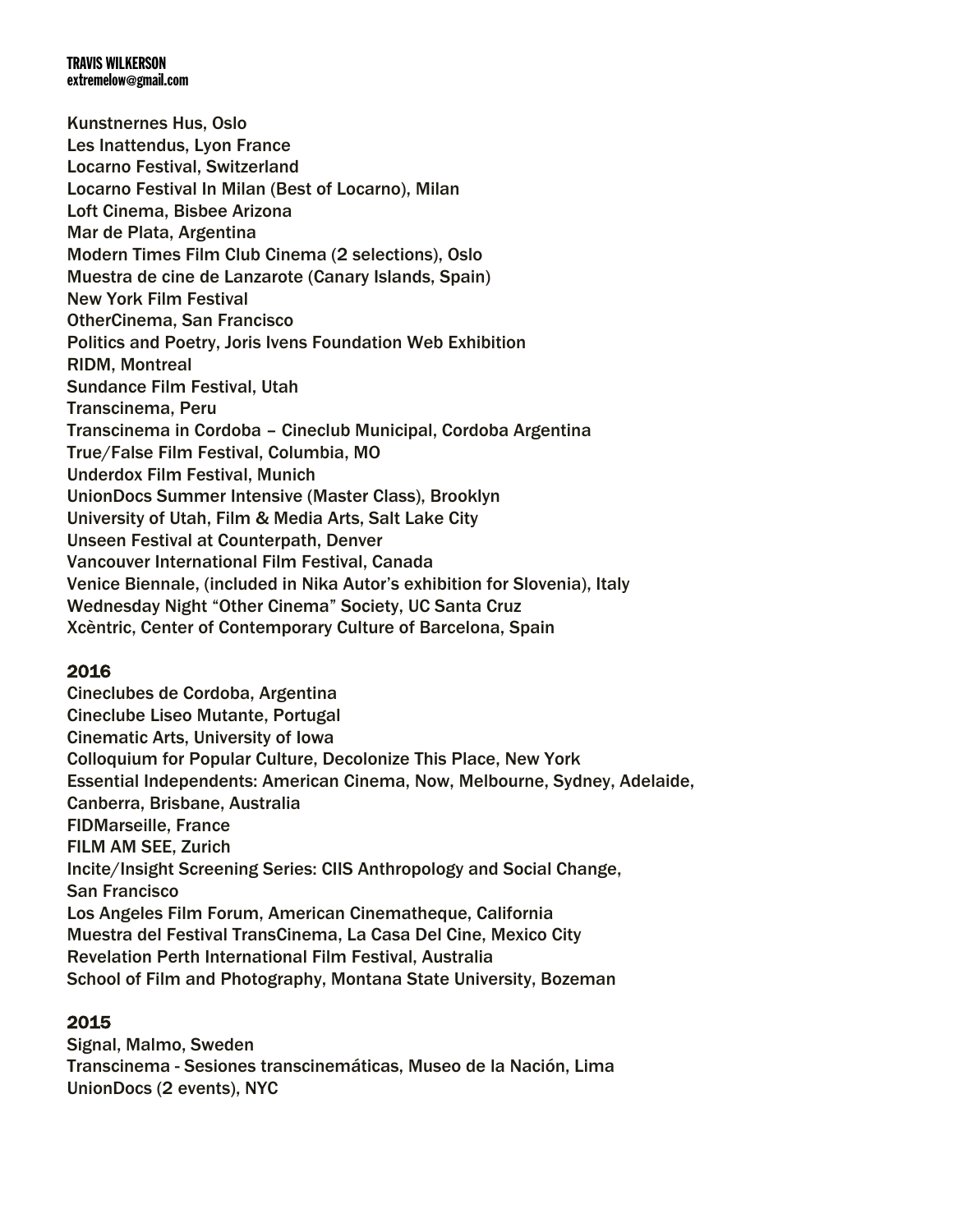Unknown Pleasures #8 – American Independent Film Festival Berlin Bertha DocHouse, London Butte Labor History Center, MT Camden International Film Festival, Maine Casa Obscura, Montreal Center for Documentary Arts and Research, University of California Santa Cruz Cinema & Media Studies, Carleton College, Minnesota Cinematic Arts and Technology, Cal State University Monterey Bay DokuFest (2 selections), Prizen, Kosovo Duluth Superior Film Festival, MN Festival Cine de La Plata Festifreak, Argentina Ficvaldivia, Valdivia, Chile Filmmaker Festival, Milan Fronteira Festival, Brazil Gallery 400, Chicago George Eastman House, Rochester International Film Series, CU, Boulder Jihlava International Documentary Film Festival, Czech Republic Locarno International Film Festival, Signs of Life, Switzerland Mar de Plata International Film Festival, Argentina Poetics and Politics of Documentary Research Symposium, UCSC RIDM, Montreal International Documentary Festival, Canada Stanford University Department of Art and Art History Subversive Film Festival, Croatia TransCinema, Peru UNDERDOX, Munich International Documentary and Experimental Film Festival, Germany

# 2014

Buenos Aires International Independent Film Festival, Argentina California State University, San Marcos DMZ International Documentary Film Festival, Korea Docucity Festival, Milan Fronteira Festival (two selections), Brazil National Gallery of Art, Washington, D.C. PetroLA, Pomona College Museum of Art Unknown Pleasures – American Independent Film Festival (Retrospective) Berlin

# 2013

Athens International Film Festival, OH Buenos Aires International Festival of Independent Cinema, Argentina CalArts, Structuring Strategies, Valencia, CA California Institute of Integral Studies, San Francisco Cinematheque Francaise, Paris Citizen Kino, Berlin Crocker Art Museum, Sacramento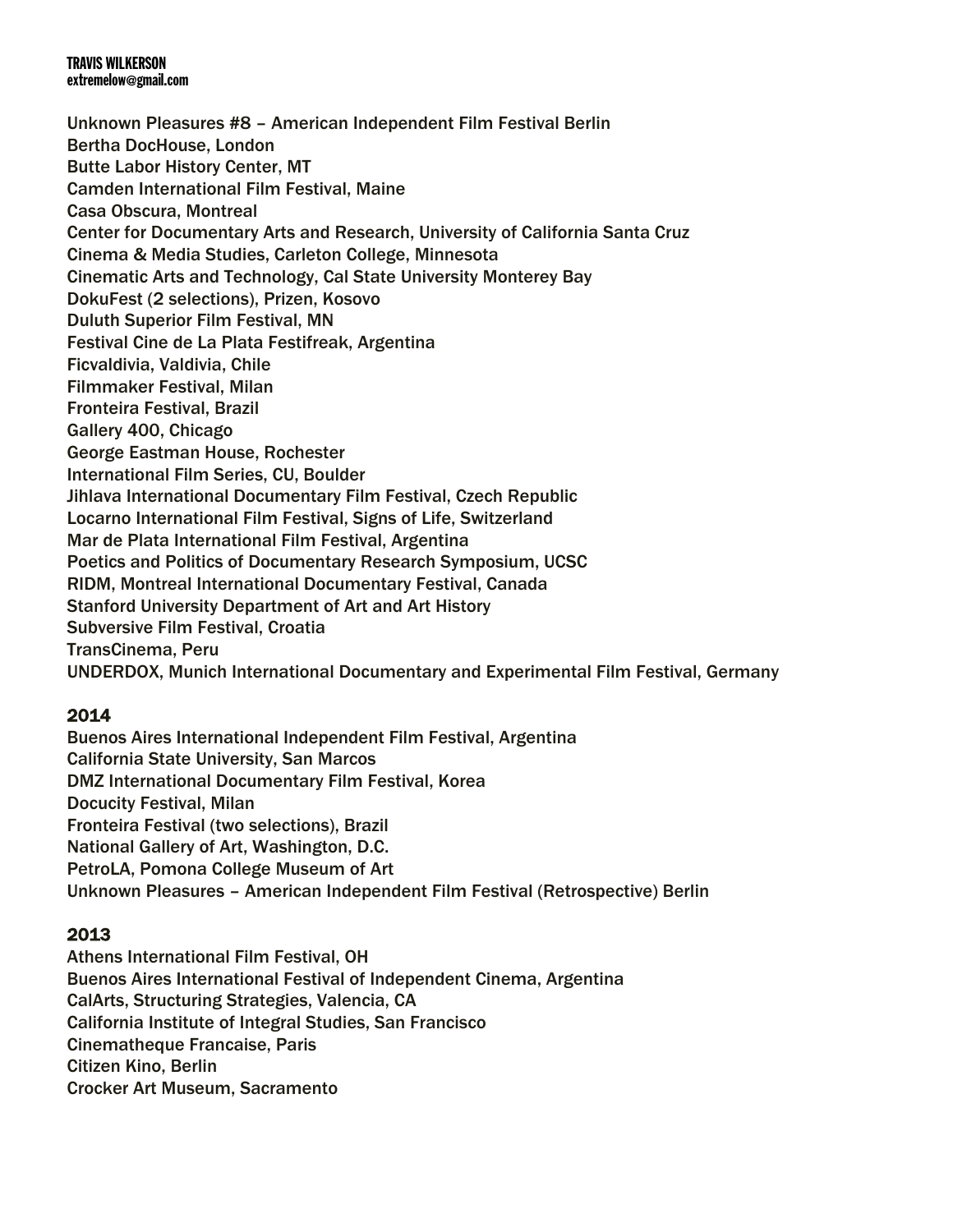Documentary Fortnight, Museum of Modern Art (MoMA), New York Emerson College, Boston, MA FICUNAM, Mexico FIDMarseille, France Film Forum Los Angeles (two selections), CA **Film Mutations, Liubliana, Slovenia** Film Society of Lincoln Center, NY Harvard Film Archive, Massachusetts International House, Philadelphia, PA Jihlava International Documentary Festival, Czech Republic Maine International Film Festival, Bar Harbor, ME MKM, Belgrade, Serbia National Film & Sound Archive, Australia Pomoma College Media Guild, CA Punto de Vista International Documentary Film Festival, Spain Real Time and Space, Oakland Spectacle Theater, Brooklyn Tap Castille, Poitiers, France TransCinema Festival, Peru UnderDox Festival, Munich, Germany UnionDocs, Brooklyn, NY

## 2012

Ann Arbor Film Festival, MI Anthology Film Archives, New York ATA, Orbit (film) San Francisco Bradford Film Festival, United Kingdom Chicago Filmmakers, Orbit (film), IL Cineclub de Compostella, Spain Clinton Street Theater, Orbit (film) Portland, OR CPH:DOX, Copenhagen, Denmark Dallas International Film Festival, TX DocLisboa, Portugal Documentary Dream Show / Yamagata in Tokyo (2 selections), Japan Film Mutations, Zagreb, Croatia Fusebox Festival, Orbit (film), Austin, TX Locarno International Film Festival, Switzerland Montreal International Documentary Festival, Canada Museum of Contemporary Art, Zagreb, Croatia Oklahoma City Museum of Art (OKCMOA), Orbit (film), OK Pacific Film Archive, Berkeley, CA Palestine Film Festival, London San Paolo International Film Festival, Brazil. Slovenska Kinoteka, (Retrospective), Ljubljana Some Unseen Lights: New Los Angeles Film in Amsterdam, The Netherlands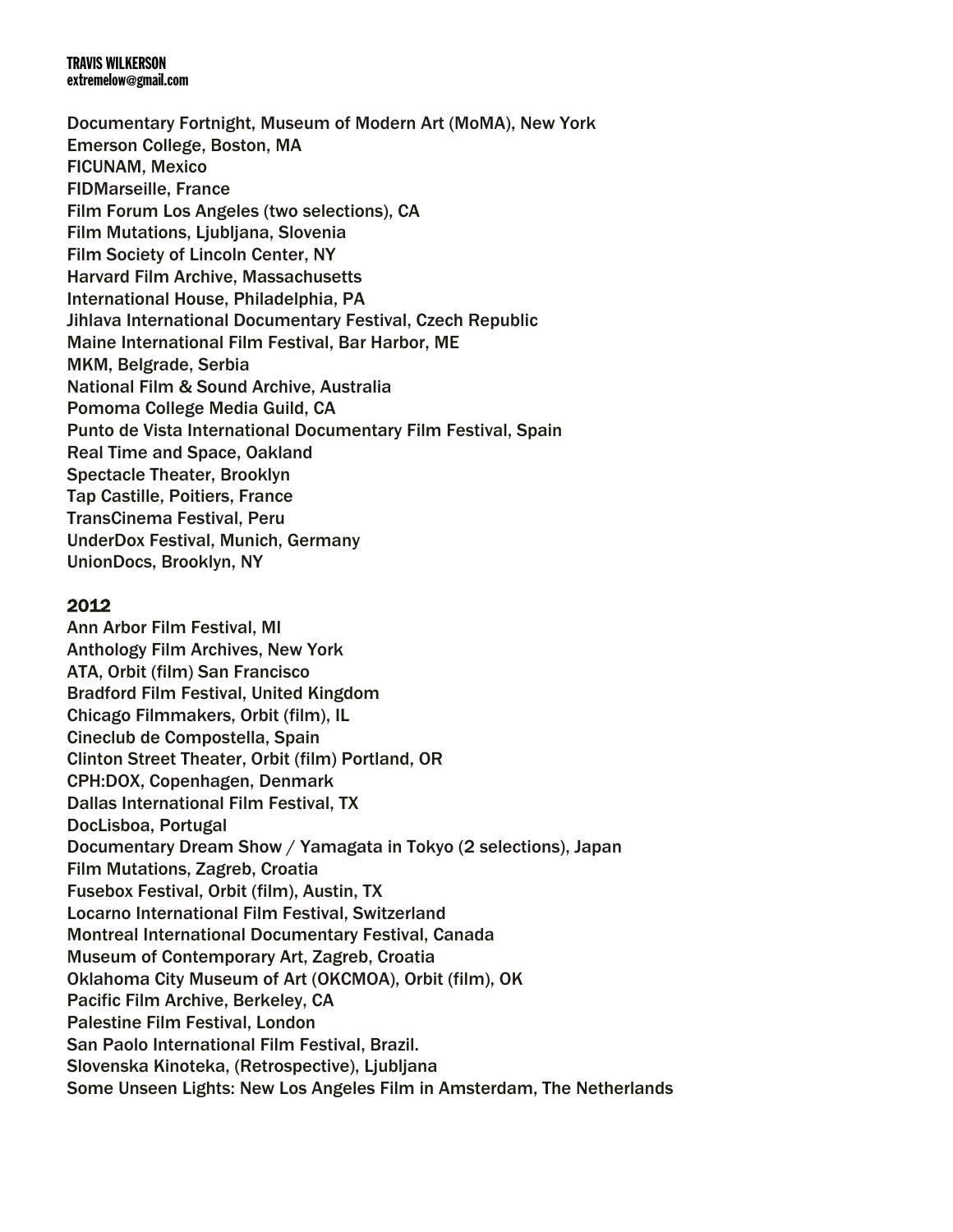Sundance Film Festival (2 selections), Utah Toronto International Film Festival, Canada True/False Film Festival, Columbia, MO Vancouver International Film Festival, Canada VIENNALE Film Festival, Austria Williamstown Film Festival, MA

## 2011

Le 102 (Cinema and Concert Collective), Grenoble, France Aurora Pictures, Orbit (film), Houston Austrian Film Museum, Vienna Awesome Fest Orbit (film), Philadelphia Cinéma du réel (International Competition), Paris Documenta Madrid (opening film), Spain Film and Digital Media Visiting Artist, UC Santa Cruz Madison Museum of Contemporary Art, Wisconsin Magic Lantern Cinema, Providence, Rhode Island Maryland Film Festival, Orbit (film), Baltimore The New Nothing Cinema, San Francisco Northwest Film Forum, Orbit (film), Seattle Off+Camera Orbit (film), Krakow, Poland Political Ecology Film Series, University of Kentucky, Portland, Orbit (film), Maine Rooftop Films, New York City San Francisco Film Society, Orbit (film) + solo exhibition, California Studies and Observations #3, Ann Arbor Film Festival, MI University of Wisconsin Cinemateque, Orbit (film), Madison Wednesday Cinema Society, UC Santa Cruz White Light Cinema (solo exhibition), Chicago Yebisu International Festival for Art & Alternative Visions, Tokyo Yamagata International Documentary Film Festival, Japan

## 2010

Cinéma du réel, Paris Film Society of Lincoln Center, Best Experimental Films 2000-2009, New York Full Frame Documentary Festival, North Carolina Film Forum, Los Angeles Ljubljana Underground Cinema, Slovenia

## 2009

Etats generaux du doc (2 selections), France Light Industry, "No Soul for Sale,"(Group Show), Brooklyn Madison Museum of Contemporary Art (Group Show), Wisconsin Mogwai (Retrospective), Manila, Philippines "Uncharted States of America," National Media Museum, UK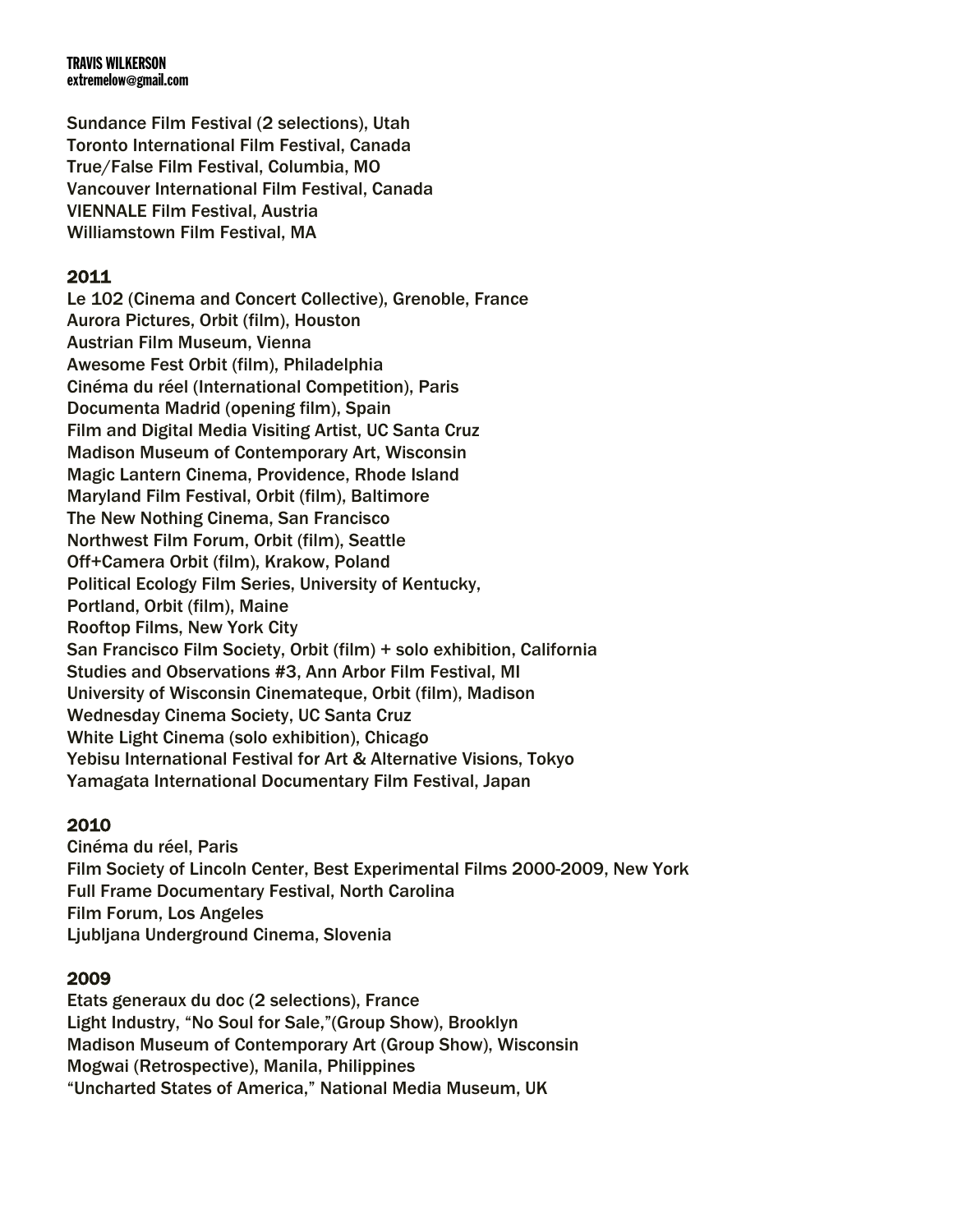OVNI Festival (2 selections), Barcelona San Francisco International Film Festival, Live Performance

## 2008

Fabulous Festival of Fringe Film, Toronto Gijon International Film Festival, Spain, "Yankee Utopia" (Group Show) Musée du Louvre (Group Show), Paris PDX Film Festival (Partial Retrospective and Workshop), Portland Ljubljana Documentary Film Festival, Slovenia Proving Ground performance on the 5th anniversary of the war, Los Angeles First Person Cinema (Solo Exhibition), Boulder

## 2007

Anthology Film Archives, (Group Show), NY ATA, (Solo Exhibition) San Francisco Bradford International Film Festival, U.K. D.I.Y. Gallery, (Solo Exhibition) Los Angeles IndieLisboa, Lisbon, Portugal Isola International Film Festival, Slovenia Pacific Film Archive, Film 50 (with lecture by Marilyn Fabe), Berkeley Little Joy Junior (Three performances), Los Angeles Sundance Film Festival (Frontier), Three Live Film Performances, UT

## 2006

California Institute of the Arts, (Solo Exhibition) CA Museum of Modern Art, (Group Show), NY Portland Film Museum, (Group Show), Oregon RedCat (Group Show), Los Angeles Vienna Film Museum (Partial Retrospective), Austria

### 2005

Art Institute of Chicago, The Gene Siskel Film Center, IL Aurora Pictures (Group Show), Houston, TX Bombay Digital Film Festival (Retrospective), India Bratislava Film Festival, Slovakia Chicago Underground Film Festival, IL Digital Film Festival Barcelona, Spain Dubuque Museum of Art off-site exhibit, IA Flanders International Film festival, Fusebox, (2 Selections), Belgium Jihlava International Documentary Film Festival, Czech Republic Lens Politica Festival, Helsinki, Finland FIDMarseille, France Montana Artist's Refuge, Basin, MT Pesaro Film Festival, Italy RedCat (Solo Exhibition), Los Angeles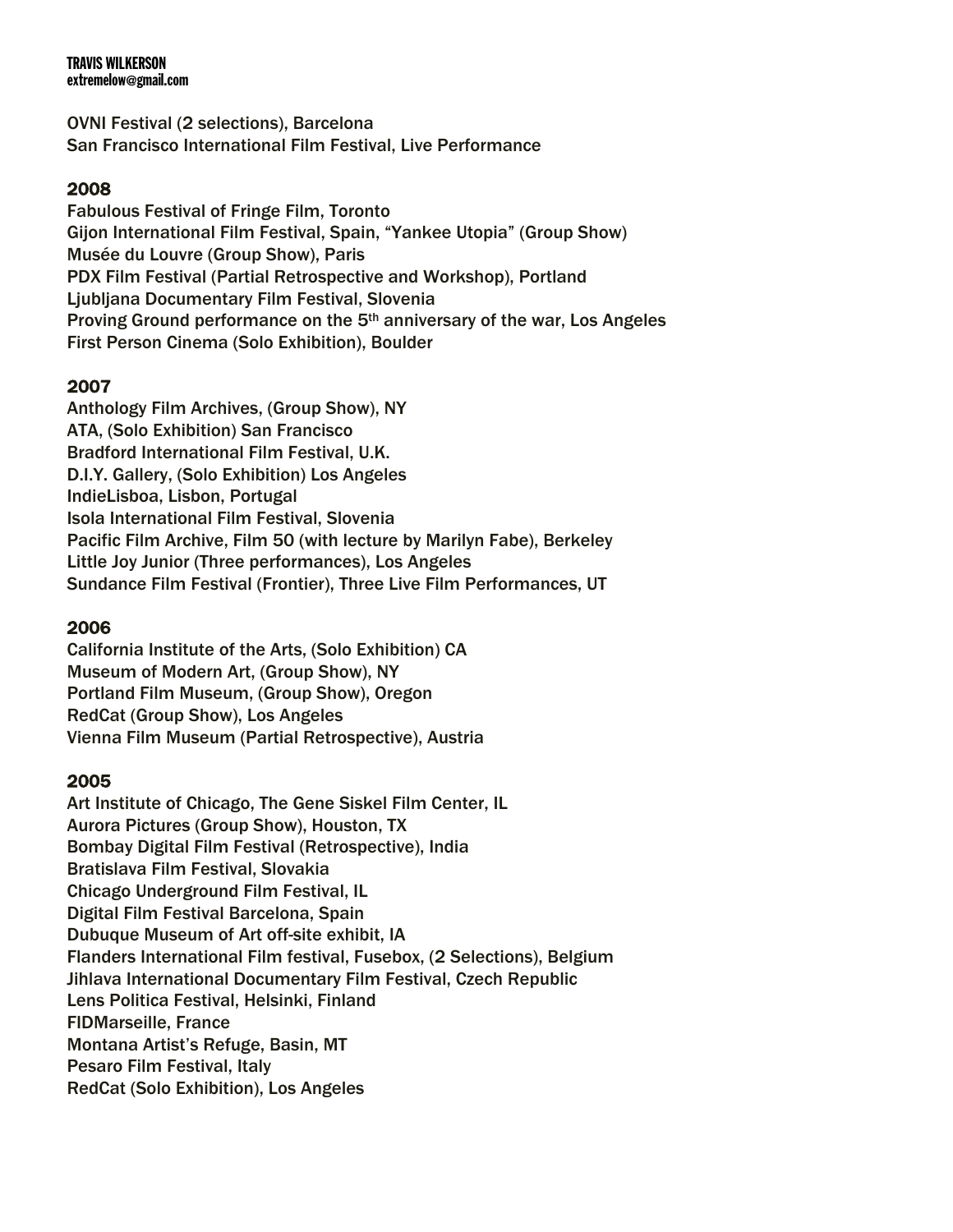San Francisco Cinematheque (Group Show), CA Sundance Film Festival (Dramatic Competition), UT Vancouver International Film Festival, Canada Vienna International Film Festival, Austria

# 2004

Athens International Film Festival (Retrospective), Greece Big Sky Documentary Film Festival, Missoula, MT Bozeman Film Festival, MT Center for Social Media, Environmental Film Festival, Washington, D.C. Cinémathéque Française, 2 Solo Exhibitions (Retrospective), Paris Copenhagen Documentary Film Festival, Denmark Documentary Dream Show, Yamagata in Tokyo, Japan FotoFest Biennial 10, Houston, TX Hot Springs Documentary Festival, Arkansas Jihlava Film Festival, Czech Republic FIDMarseille Festival (Opening Film), France Melbourne International Film Festival. Australia Mountain Film, Telluride, CO The National Gallery of Art, Flaherty Seminar Retrospective, D.C. Pesaro International Film Festival (Retrospective), Italy Rotterdam International Film Festival, The Netherlands Society for Cinema and Media Studies Conference, GA Sundance Channel, National Broadcast True West Film Festival (2 selections), Idaho

# 2003

Ann Arbor Film Festival, MI Anthology Film Archives, Theatrical Run BAMcinématek, Village Voice "Best of 2002," Brooklyn, NY "Best of the Margaret Mead Film & Video Festival," Touring Program Black Maria Film and Video Festival (2 selections), Touring Program Boston Independent Film Festival, MA Buenos Aires International Independent Film Festival, Argentina Calgary International Film Festival, Canada Chicago International Documentary Film Festival, IL Chicago Filmmakers, Solo Exhibition (2 programs), IL Cinémathéque Française, Solo Exhibition, Paris DC Underground Film Festival, DC Finger Lakes Environmental Film Festival, NY Filmfest Schleswig-Holstein Augenweide, Germany Flanders International Film Festival Gent, Belgium Full Frame Documentary Film Festival, NC Get Real Documentary Festival (Opening Film, 2 selections), MN Gijon International Film Festival, Spain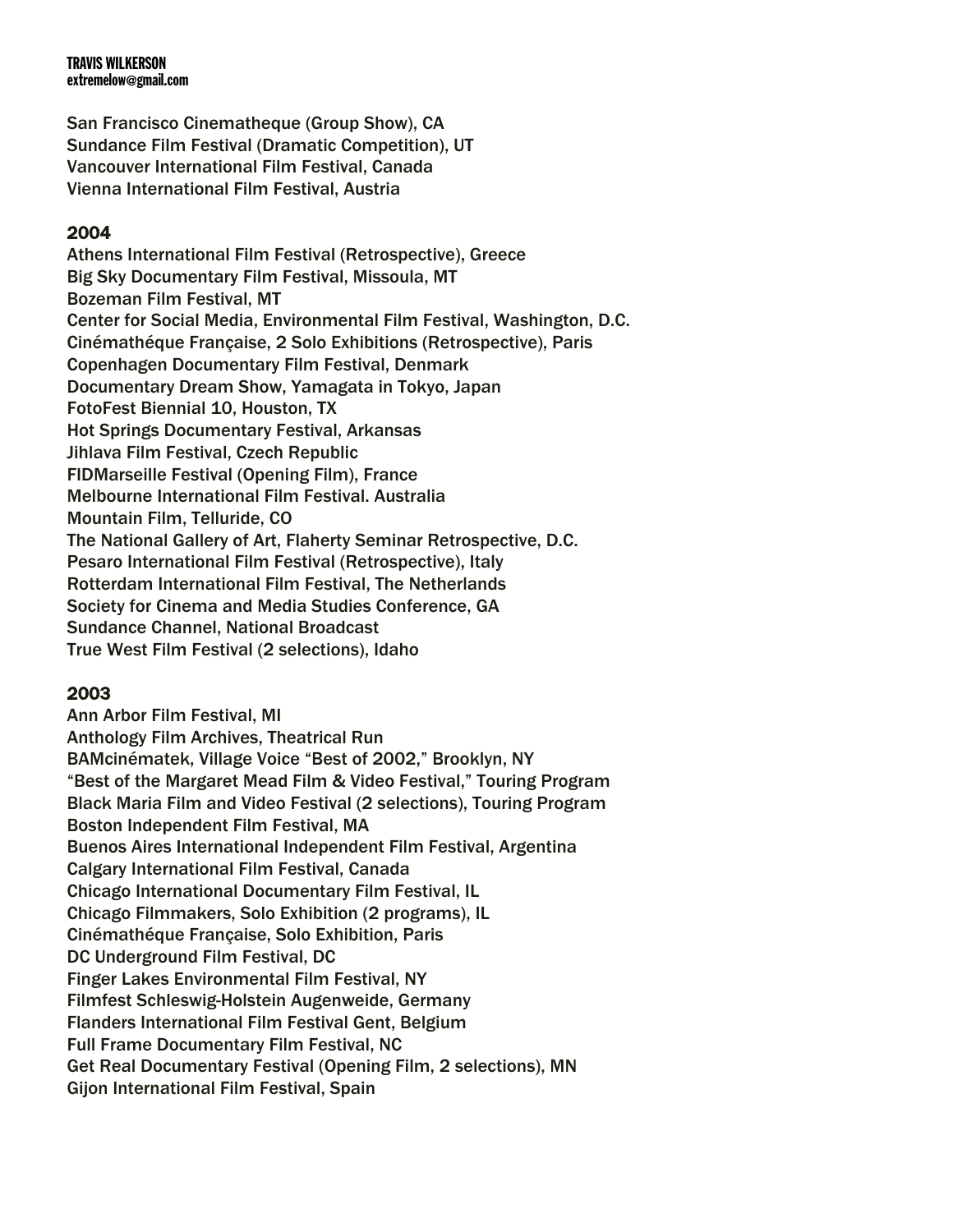Gwangju International Film Festival, Korea Labour Arts Festival, Windsor, Canada Montreal Festival of New Cinema, New Media (2 selections), Canada New York Underground Film Festival European Touring Program New York Underground Film Festival (2 selections) NorthWest Film Center, Portland, OR The Other Cinema, London, U.K. The Pacific Film Archive, Berkeley Museum of Art, Solo Exhibition The Philadelphia Festival of World Cinema, PA Reel Studio, Young Filmmakers Program, Sundance Film Festival, UT The Robert Flaherty Film Seminar (2 selections): "Witnessing the World," NY The San Francisco Cinematheque, Solo Exhibition San Francisco International Film Festival, CA Singapore International Film Festival Southern Humboldt Documentary Film Festival, CA Sundance Film Festival, UT Taos Talking Picture Festival, NM Tyneside Radical Film Festival, Newcastle, U.K. U.C.L.A. Film & Television Archive, Political Documentary Series, CA The University of Wisconsin, Milwaukee, Union Theater, Solo Exhibition Vancouver International Film Festival (2 selections), Canada Vertigo 10, Film & Video Festival, London, U.K. Virginia Film Festival, VA Warhol Museum (w/ Stan Brakhage), PA Yamagata Documentary Festival, "Newsreel Retrospective," Japan

# 2002

Artists Television Access, "Radical Film Night," Group Exhibition, San Francisco Athens International Film & Video Festival, OH Balagan Experimental Film & Video Series, Group Exhibition, Boston, MA Big Muddy Film Festival, IL CinemaTexas International Short Film Festival, Austin, TX CinemaTexas International Short Film Festival, Guest Curator "He Who Hits First, Hits Twice: The Urgent Cinema of Santiago Alvarez" Dallas Video festival, TX Documentary Fortnight, Museum of Modern Art, New York Edinburgh International Film Festival, Docspace Launch (excerpts) LaborFest, California The Margaret Mead Film Festival, New York The Melbourne Filmoteca, "The Cinema of Santiago Alvarez," Australia The New Crystal Theater, Solo Exhibition, Missoula, MT Officinema, Bologna, Italy The Other Cinema, Group Exhibition, San Francisco The Pacific Film Archive, Berkeley Museum of Art, Solo Exhibition "Committed Cinema" Series, Berkeley, California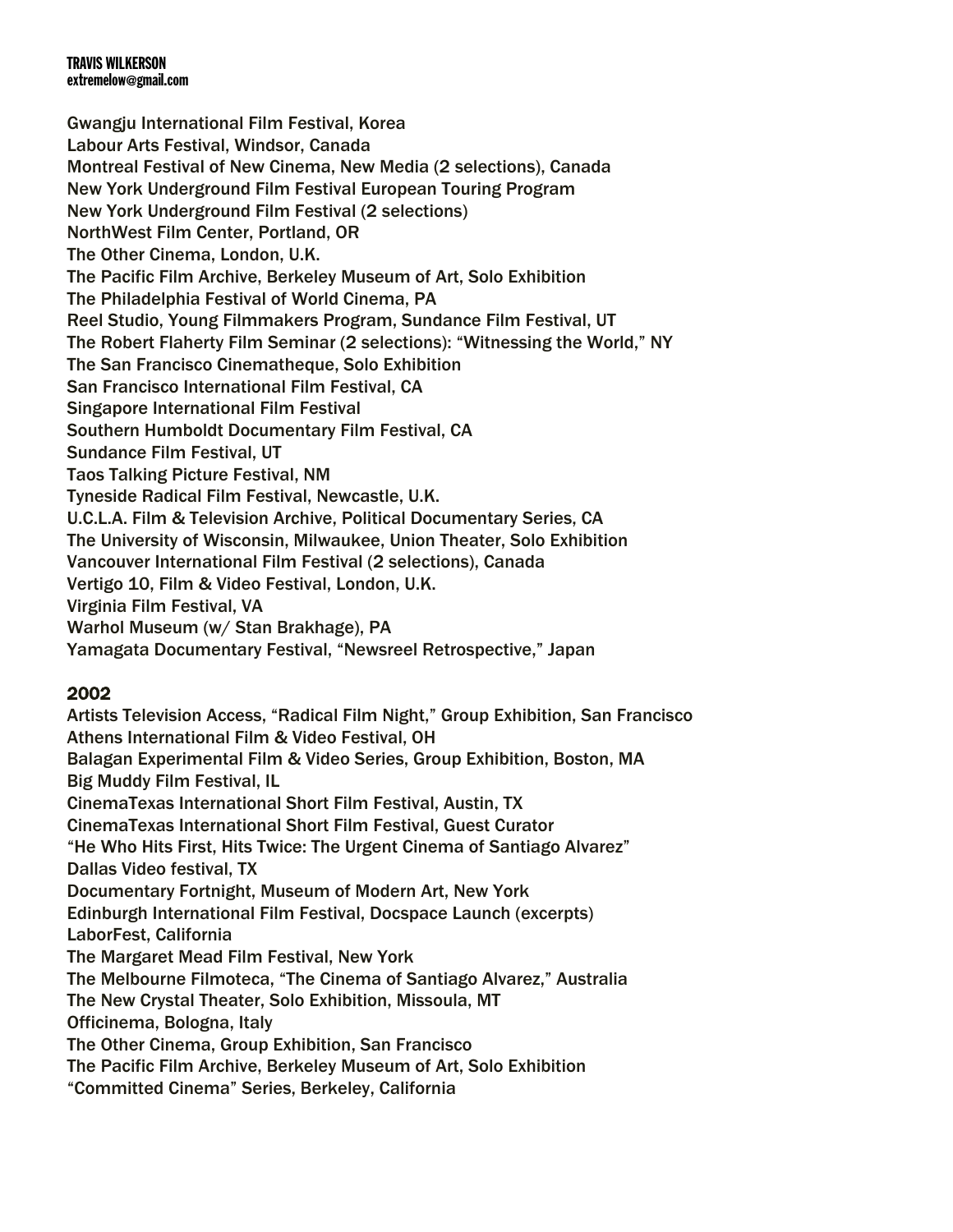The Robert Beck Memorial Cinema, Solo Exhibition, NY Seoul International Labor Film & Video Festival, Korea Sheffield International Documentary Film Festival, U.K. SouthWest Film Center, Solo Exhibition, Albuquerque, NM Toronto International Film Festival (2 selections), Wavelengths, Canada Vancouver International Film Festival, Canada Viennale, The Vienna International Film Festival (2 Selections), Austria

# 2001

Athens International Film & Video Festival (3 selections), OH Big Muddy Film Festival, IL CalArts Film & Video Showcase, Los Angeles, CA CineFestival, San Antonio, Texas Dallas Video Festival (2 selections), TX Hot Docs, The Canadian International Documentary Film Festival, Toronto, Canada International Film Festival of Uruguay The Other Cinema, Solo Exhibition, San Francisco, CA Sheffield International Documentary Film Festival, U.K. Split International Festival of New Film, Croatia Tel Aviv International Documentary Film Festival, Israel Thaw '01, Festival of Video, Film, & Digital Media, IA

# 2000

Ann Arbor Film Festival (2 selections), MI Big Muddy Film Festival (2 selections), IL Black Maria Film Festival (2 selections), Touring Festival Dallas Video Festival, TX The Pacific Film Archive, Berkeley Museum of Art, Solo Exhibition "Alternative Visions" Series, Berkeley, CA Revelation Independent Film Festival, Perth, Australia The Robert Flaherty Film Seminar (2 selections): Telluride Experimental Film Exposition, CO The Vienna International Film Festival, Austria

# ⊇1999

CalArts Film & Video Showcase, Los Angeles, CA 1999 CinemaTexas International Short Film Festival, TX 1999 Documental: Experimental Film & Video Series, Santa Monica, CA 1999 New York Exposition of Short Film & Video, New York, NY 1999 Yamagata International Documentary Film Festival, Japan 1999 Ann Arbor Film Festival, MI 1998 Ann Arbor Film Festival, MI 1997 Big Muddy Film Festival, IL 1997 Festival of New Latin American Cinema, Havana, Cuba 1997 International Leipzig Festival of Documentary, Germany 1997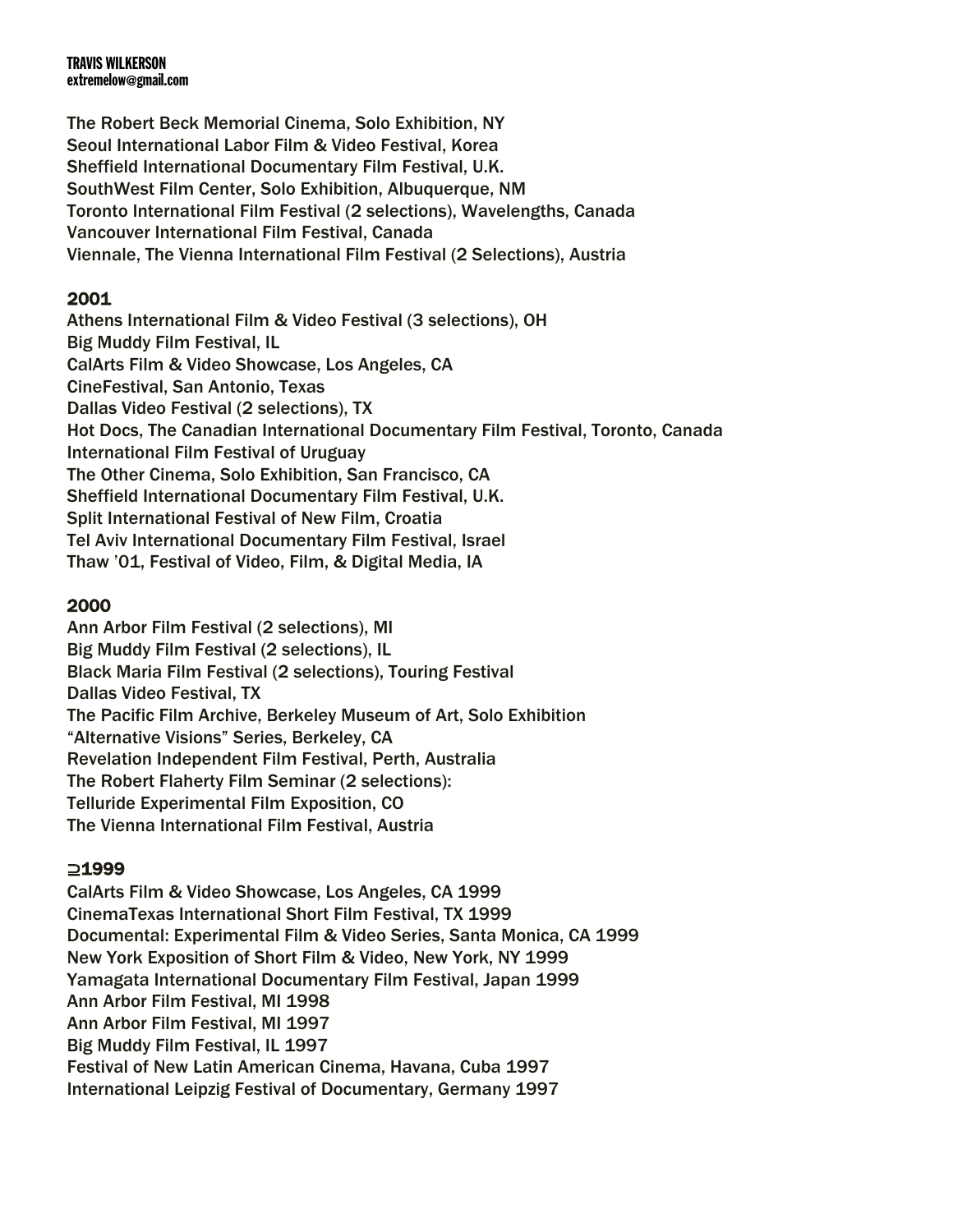Ann Arbor Film Festival, MI 1995 Midwest Film & Video Showcase, Walker Art Center, Minneapolis, MN 1995

# AWARDS

Special Mention, Altered States Competition, Mar del Plata Film Festival, Argentina, 2021 Outstanding Original Music Score (nominee), Cinema Eye Honors, 2019 Best Writing (nominee), IDA Documentary Awards, 2018 Best Documentary, Der Neue Heimatfilm, Freistadt, Austria 2018 Michael Moore Award for Best Documentary Film, Ann Arbor Film Festival, 2018 B3 Biennial of the Moving Image, Best Feature Film (honorary mention), Germany, 2017 Special Mention, Youth Jury, Locarno Festival 2017 Best International Feature, Dokufest, Kosovo 2015 Muriel Pollia Foundation Award, Creative Capital 2015 Prix DeVarti (Funniest Film), 50<sup>th</sup> Ann Arbor Film Festival, 2012 Special Prize, International Competition, Yamagata, Japan, 2011 International Jury Prize, International Competition, Cinema du reel, Paris, 2011 Best Narrative Feature, Chicago Underground Film Festival, 2005 Best Film, Best Actor, Best Music, Digital Film Festival Barcelona, Spain, 2005 Big Sky Award, Big Sky Documentary Film Festival, 2004 Documentary Prize, New York Underground Film Festival, 2003 Prize for Excellence in Editing, Full Frame Documentary Festival, 2003 Innovation Award (Co-winner), Chicago Int. Doc. Film Festival, 2003 Narrative Integrity (Co-winner), Ann Arbor Film Festival, 2003 Michigan Vue Award, Ann Arbor Film Festival, 2003 Juror's Choice (First Prize), Black Maria Film & Video Festival, 2003 Director's Citation (Honorable Mention), Black Maria Film & Video Festival, 2003 Audience Prize, CinemaTexas International Short Film Festival 2002 Gold Prize (First Prize), Big Muddy Film Festival 2002 John M. Michaels Award, Honorable Mention, Big Muddy Film Festival 2002 Best of the Festival, Big Muddy Film Festival 2001 Honorable Mention, Athens International Film & Video Festival 2001 Michigan Vue Award, Ann Arbor Film Festival, 2000 Juror's Citation (Second Prize), Black Maria Film Festival 2000 Director's Citation (Third Prize), Black Maria Film Festival 2000 Jury Award, New York Exposition of Short Film & Video, 1999

## **BIBLIOGRAPHY**

"En Guerra Con El Cielo: 'Nuclear Family' (2021), Erin Wilkerson, Travis Wilkerson #Marfilmfestival," Mercedes Orden, La Tierra Quema, December 5 2021 "The Land Becomes the Gun: *Nuclear Family*," Markus Nornes, Sputnik YIDFF Reader 2021, No. 2, October 8 2021 "10 Documentaries you shouldn't miss at the 17th Yamagata International Documentary

Film Festival," Sebatian Nadilo, Asian Film Festivals, October 2 2021 "Did You Wonder Who Fired the Gun?," Mathew Eng, Reverse Shot, September 21 2021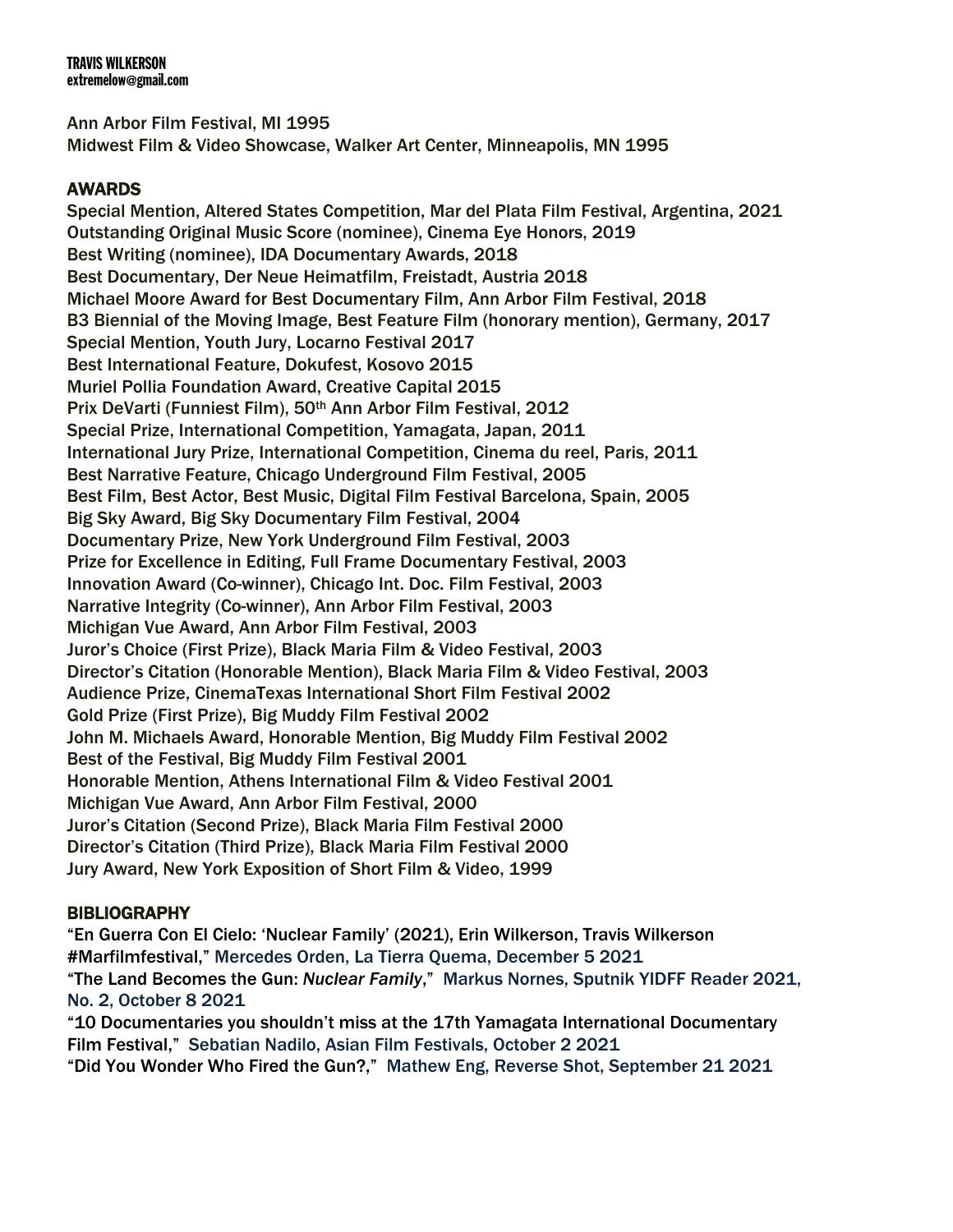"Informe V AricaDoc (2): Los provocadores de ayer y hoy. Sobre el Foco Travis Wilkerson + Santiago Álvarez," Alvaro Garcia, el Agente Critica de Cine, September 20 2021

"Violencia y Resistencia en el Cine de Travis Wilkerson," Natalia Gallardo and Felipe Venegas, Revista Oropel, September 20 2021

"5 AricaDoc: Nuclear Family (Retrospective Travis Wilkerson," Carlos Esquives, Fotograma Gourmet, September 1 2021

"AricaDoc 2021: Nuclear Family de Travis Wilkerson," Monica Delgado, Desistfilm, August 30 2021

"Aus der ersten Person #11: 'Did You Wonder Who Fired the Gun?' (2017) von Travis Wilkerson," Esther Buss, Film Dienst, June 6 2021

"En movimiento: Seeing Masterpieces Alone," Jonathan Rosenbaum,

Jonathanrosenbaum.net, May 21 2021

"My 50 Favorite Films of the 21st Century so far (including some second thoughts in 2016): a sequel of sorts," Jonathan Rosenbaum, Jonathanrosenbaum.net, April 21 2021

"Did You Wonder Who Fired the Gun?" Goings on About Town, Richard Brody, The New Yorker, April 2021

"50 movies that address the history of racism in America," Elon Neal, Stacker, January 23 2021

"Collective Matters in the Contemporary American Personal Documentary: Meditations on Racism, Whiteness and Masculinities," Gabriel Kitofi Tonelo, Quarterly Review of Film and Video, December 21 2020

"IDA Staff Picks: Documentaries of the Decade," IDA Staff, International Documentary Association, documentary,org, December 15, 2020

"Sixty-two Films That Shaped the Art of Documentary Filmmaking," Richard Brody, The New Yorker, October 14, 2020

"50 Movies that address the history of racism in America," Elona Neal, WCRBTV, July 21, 2020

"The 16 best movies about America from the past 10 years," Jeva Lange, The Week, July 4, 2020

"Archeology of the Present," Roger Koza, Con Los Ojos Abiertos, June 24, 2020

"Five Doccies That Help Us Understand America's History Of Racism," Carrie, 2 Oceans Vibe (Cape Town), June 18, 2020

"15 Films and Documentaries to Educate Yourself About Racism and Black Oppression," Roberto Johnson, Medium, June 5, 2020

"Fight the Power: 18 Docs to Help Explain Today's Unrest," David Fear & Tim Grierson & Maria Fontoura, Rolling Stone, June 4, 2020

"11 movies that confront American racism," Alissa Wilkinson, Vox, June 2, 2020 "The Cold Disguise of Heimat Is a Space in Time," Daniel Christianson, Paste Magazine, May 14, 2020

"What to Stream: Forty-Six Films from OVID.tv, Crackle, and IFC Films Unlimited," Richard Brody, The New Yorker, April 28, 2020

"From Soviet-Era War Films to Indie Gems from China, Our Latest Streaming Recommendations," Dan Schindel, Hyperallergic, April 9, 2020

"Lucid Dreaming: Conversations With 29 Filmmakers," Cohn, Pamela, 2020, New York, OR Books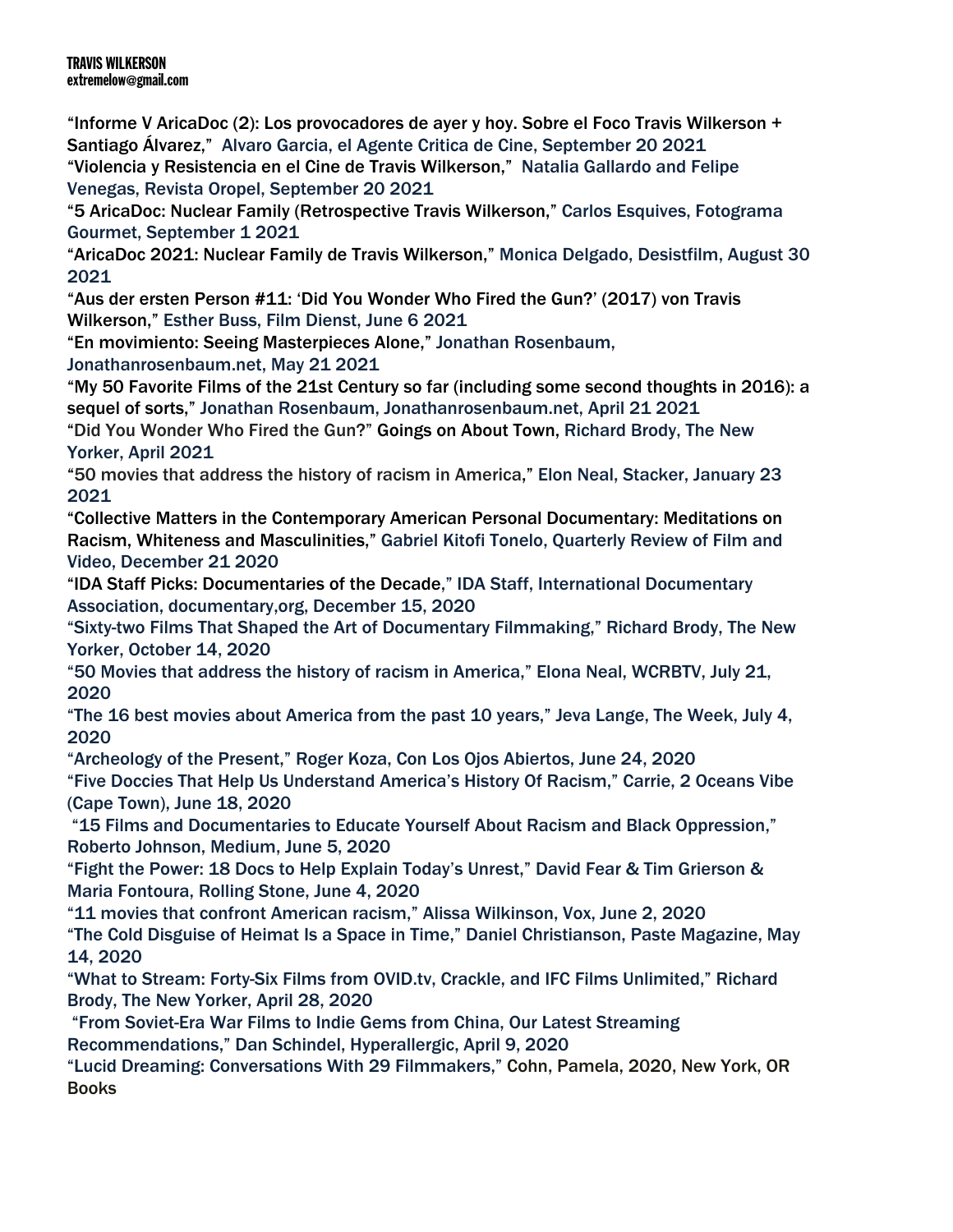"10 Great 'Small' Movies You Might Have Missed in the 2010s," Dave White, The Wrap, December 11, 2019

"The Twenty-Seven Best Movies of the Decade," Richard Brody, The New Yorker, November 26, 2019

"The 30 Best Movies of the 2010s: K. Austin Collins's List," K. Austin Collins, Vanity Fair, November 26, 2019

"Travis Wilkerson: hacia una arqueología de la violencia," Mariana Martínez Bonilla, Núm. 10 (2019): El Ornitorrinco Tachado. Revista de Artes Visuales noviembre 2019-abril 2020 "Travis Wilkerson Travis Wilkerson: Le Temps De L'offensé," Nathan Letoré, Debordements, October 12, 2019

"New to Streaming: 'The Death of Dick Long,' 'Mister America,' 'The Art of Self- Defense,' and More," Jordon Raup, The Film Stage, October 11, 2019

"Film Destroy: Interrogar la imagen," Iliana Pichardo, Bunuelos, September 30, 2019 "La inyección de una idea en el mundo: Entrevista a Travis Wilkerson," Rodrigo Garay Ysita, Correspondencias CIne, September 26, 2019

"Conheça o cinema incendiário de Travis Wilkerson. Mas é preciso estômago," Débora Garcia, Medium, September 2, 2019

"Movie Pick: Did You Wonder Who Fired The Gun?," Nathaniel Bell, LAWeekly, July 22, 2019 "Inside the Multi-Generational Injustices of White Supremacy," Abe Ahn, Hyperallergic, July 17, 2019

"Los amantes apocalípticos vuelven al futuro," Iván Zgaib, La Nueva Mañana, March 23, 2019

"What to Stream This Weekend: Highlights from the New Streaming Service OVID.tv," Richard Brody, The New Yorker, March 22, 2019

"Retrospective brings director Travis Wilkerson back to Montana," Peter Friesen, The Missoulian, February 22, 2019

"The Very Best Things To Do In NYC This Week,"Oriana Leckert, Gothamist, January 28, 2019 "What the Palm Springs Film Festival Tells Us About the State of Cinema," Robert Koehlar, Film Journey, January 22, 2019

"The Dismaying 2019 Oscar Nominations—and Who Should Have Made the List," Richard Brody, The New Yorker, January 22, 2019

"The Best Documentary of 2018 Resisted Easy Messages and Found Beauty in the Everyday," Bilge Ebiri, Slate, January 1, 2019

"Global Discoveries on DVD: Some Blessings and Curses of Cinephilia," Jonathan Rosenbaum, Cinema Scope, CS77

"The 20 Best Documentaries Of 2018," Jessica Kiang, The Playlist,

December 28, 2018

"Desistfilm 2018 Film Round-Up: The Lists / Las Listas," Desist Film, December 28, 2018

"Danielle White's Top 10 Films of 2018," Danielle White, The Austin Chronicle,

December 28, 2018

"Marshall Shaffer Says Don't Forget: Did You Wonder Who Fired the Gun?," Marshall Shaffer, Crooked Marquee, December 26, 2018

"Las mejores peliculas de 2018," Alonso Diaz de la Vega, La Opinion,

December 26, 2018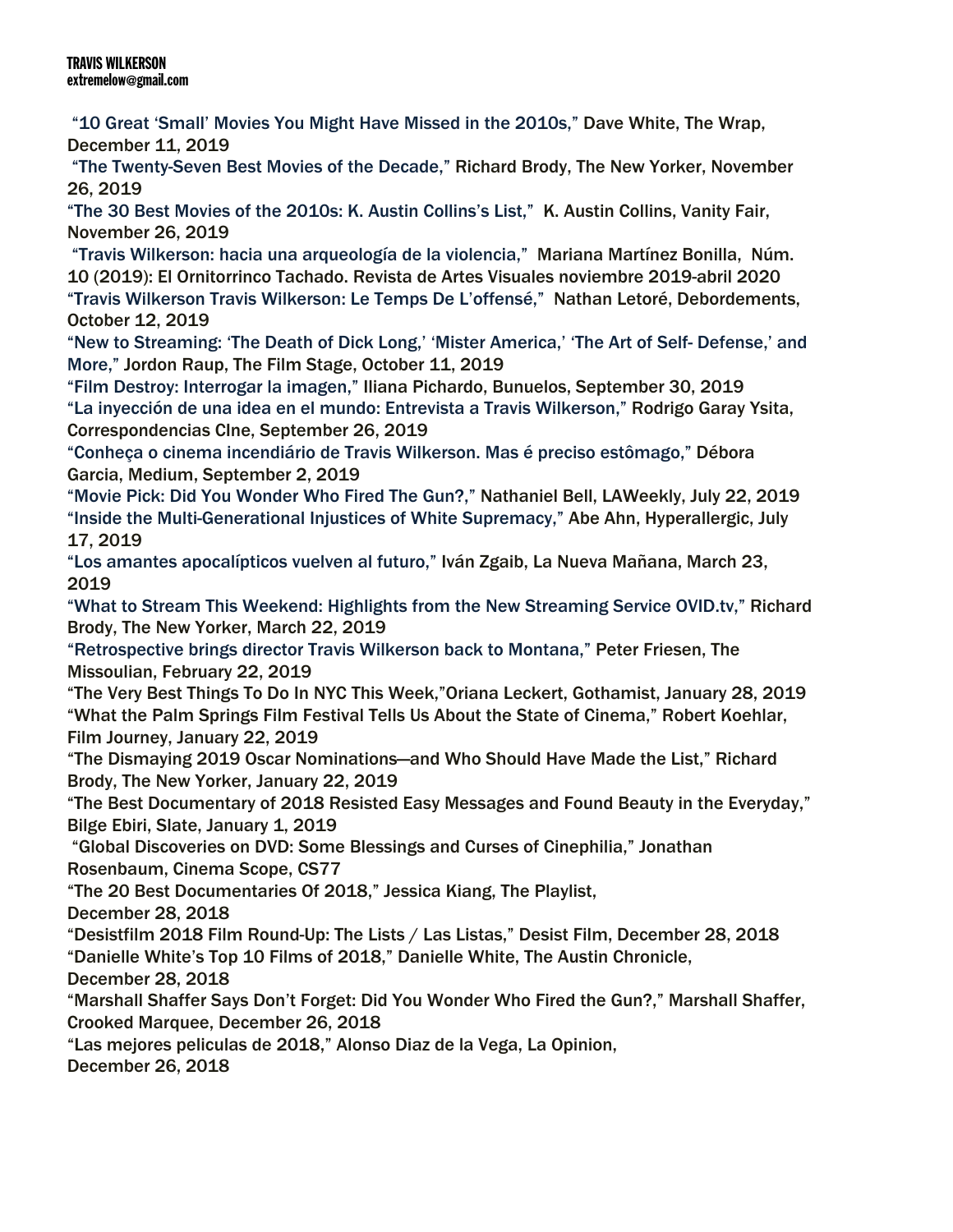"La internacional cinefila 2018: Las mejores peliculas del ano," Roger Kosa, Con los Ojos Abiertos, December 25, 2018 "The 30 Best Documentaries of 2018," Christopher Campbell, Thrillist, December 20, 2018 "The 50 Best Movies of 2018, Ranked – According to 232 Film Critics," Zach Sharf, Indiewire, December 19, 2018 "En movimiento: Seeing Masterpieces Alone," Jonathan Rosenbaum, JonathanRosenbaum.com, December 19, 2018 "The Top 10 Documentaries of 2018," Bilge Ebiri, Vulture, December 18, 2018 "The Best Double Features of 2018," The Film Stage, December 18, 2018 "The 10 Best Documentaries of 2018," Noel Murray, The Verge, December 18, 2018 "The Best Films of 2018," Daniel Nava, Chicago Cinema Circuit, December 18, 2018 "Year in Review | Best Documentaries of 2019," Matthew Lucas, From the Front Row, December 18, 2018 "Did You Wonder Who Fired the Gun? 'Zeg hun naam,'" Ronald Rovers, Film Krant, December 18, 2018 "Ten Winners — & Five Losers — in Film," Steve Erickson, Gay City News, December 17, 2018 "Best of 2018: A Year in Film," Dan Schindel, Hyperallergic, December 14, 2018 "The 25 Best Films of 2018," Staff, Slant Magazine, December 14, 2018 "The Best Documentaries of 2018," Matt Holzman, KCRW, December 13, 2018 "The Best Documentaries of 2018," The Film Stage, December 13, 2018 ""Did you Wonder who fired the gun?" (Travis Wilkerson, 2017)," Gabriel Donelo, Medium, December 11, 2018 "How Movies Handled The Social Reckoning of 2018," Abby Olcese, Film School Rejects, December 7, 2018 "The Best Movies of 2018," Richard Brody, The New Yorker, December 5, 2018 "The Best Movies of 2018," Manohla Dargis & AO Scott, The New York Times, December 5, 2018 "The Best Movies of 2018." Epeak World News, December 4, 2018 "Film 'Pitaš li se ko je pucao': Porodična historija, crno-bijela," Fatima Bilčević , Oslobodenje, December 2, 2018 "The best documentaries of 2018," Keith Phipps, Polygon, November 9, 2018 "Did You Wonder Who Fired the Gun?," Ben Kenigsberg, New York Times, Watching, October 29, 2018 "Doc Buenos Aires 2018 (06): A Propósito Del Cine (Político) De Travis Wilkerson," Roger Kosa, Con Los Ojos Abiertos, October 16, 2018 "Review – 'Did You Wonder Who Fired the Gun?' - 2018 ," Matthew Lucas, From the Front Row, October 7, 2018 "What's New in Streaming: "Did You Wonder Who Fired the Gun?," a Documentary About Unredressed Injustice": Travis Wilkerson on His Essay Film About Racism, Family Legacy and the American South," Richard Brody, The New Yorker, September 22, 2018 "False Optimism is as Destructive as Pessimism": Travis Wilkerson on His Essay Film About Racism, Family Legacy and the American South, Did You Wonder Who Fired the Gun?."

Daniel Christian, Filmmaker Magazine, September 19, 2018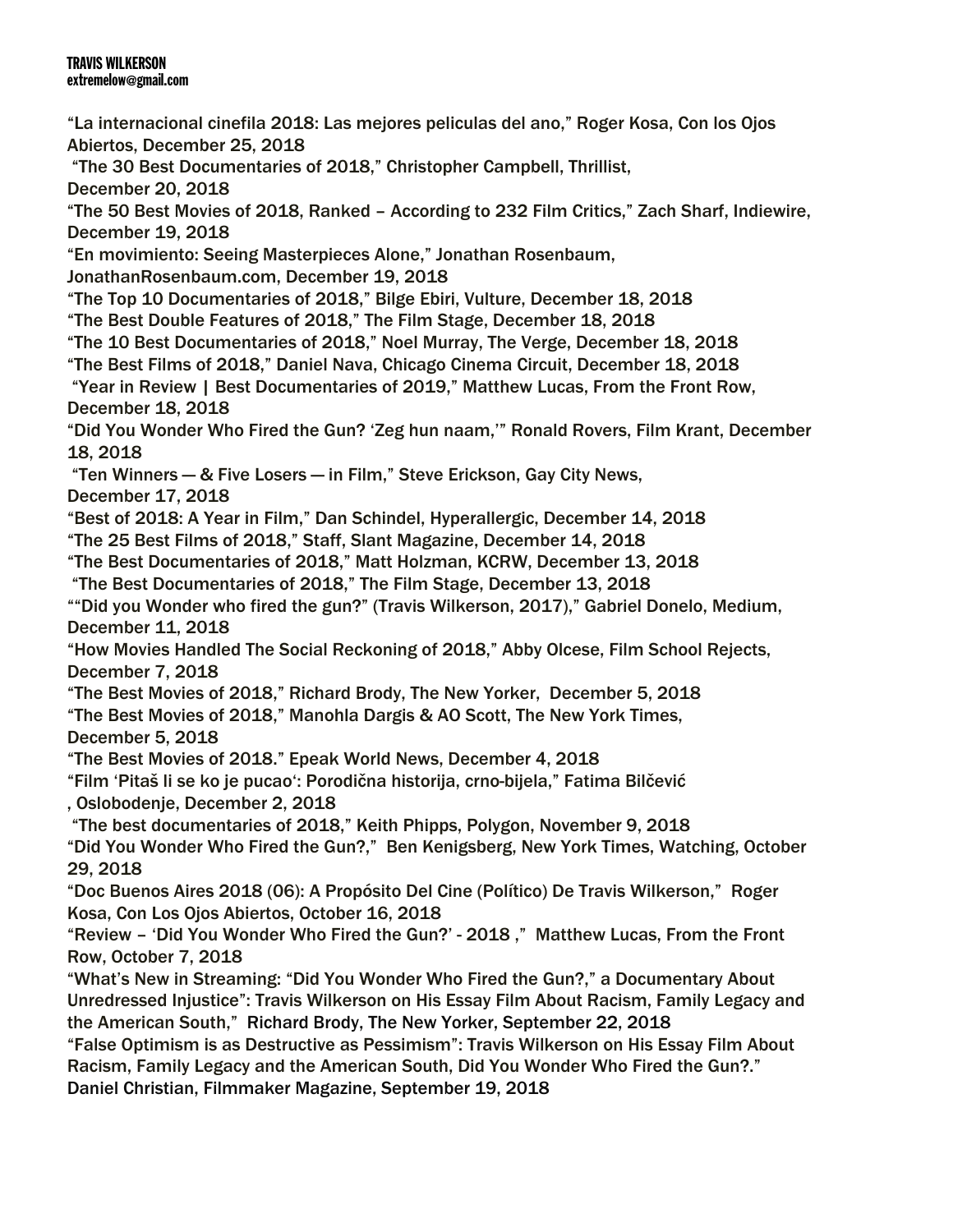"Steady-stare surveillance, or the spatial turn in nonfiction films." Michael Pattison, Sight & Sound, September 9, 2018 "New to Streaming: 'Miami Vice,' 'Ryuichi Sakamoto: Coda,' 'Black Panther,' and More)," The Film Stage, September 7, 2018 "My 50 Favorite Films of the 21st Century so far (including some second thoughts): a sequel of sorts)," Jonathan Rosenbaum, JonathanRosenbaum.com, August 22, 2018 "5 Best Documentaries of 2018 (So Far)," Christopher Campbell, Thrillest August 14, 2018 "Accelerated Underdevelopment: A Film in the Idiom of Santiago Alvarez (1999)," Joor Baruah Medium, August 12, 2018 "5 Best Films of 2018 (So Far) by Filmspotting," Podcast, Adam Kempenaar & Josh Larsen July 27, 2018 "Travis Wilkerson comparte experiencia con cineastas mexicanos,."AM Queratero, July 4, 2018 "With 2018 Halfway Over, Here Are the Best Films of the Year So Far," Bilge Ebiri,Village Voice, July 2, 2018 "The Best Films of 2018 So Far," K. Austin Collins & Richard Lawson, Vanity Fair, June 27, 2018 "Paul Schrader's First Reformed Tops Awards Daily's First Half Of The Year Critics Poll," Jordon Ruimy, Awards Daily, June 25, 2018 "The Best Films of 2018 So Far," Slant Magazine, June 25, 2018 "The Best Films of 2018 (So Far))," The Film Stage, June 20, 2018 "Você Já Se Perguntou Quem Atirou?, de Travis Wilkerson)," Wallace Andrioli, Revista Moviement, June 13, 2018 "O racismo nos EUA e a infância nas Filipinas são temas no festival," Neusa Barbosa Cineweb, June 12, 2018 "The Best Documentaries of 2018 (So Far)," Paste Movies Staff, Paste Magazine, June 6, 2018 "Review: Did You Wonder Who Fired The Gun? is Unflinching, Unsettling and Essential," Steve Prokopy, Third Coast Review, April 27, 2018 ""Did You Wonder Who Fired The Gun?'" Danielle White, Austin Chronicle, April 20 2018 ""Did You Wonder Who Fired The Gun?" Is A Film About Threats -- Racial And Otherwise" Sherlonya Turner, Pulp, April 5 2018 "Arqueología Del Presente'" Roger Koza, Con Los Ojos Abiertos, March 31 2018 "AAFF: 'Did You Wonder Who Fired the Gun?'" Samantha Nelson, The Michigan Daily, March 23 2018 "Entretien Travis Wilkerson: Pour Une Contre-Histoire de l"Amerique,'" Philip Gajan, 24 Images, Number 186, March 2018 "FICUNAM and the political: The Travis Wilkerson retrospective," Germán Martínez, Terremoto, March 23 2018 "6 things to see at the 2018 Ann Arbor Film Festival," Martin Slagter, MLive, March 20 2018 "The Best Documentaries Of 2018 (So Far)," Christopher Campbell, The Thrillist, March 16 2018 "The Southern Gothic and Black Heroism of Documentary Film, Veracity—'Did You Wonder Who Fired the Gun?'" Joule Zelman, The Stranger, March 15 2018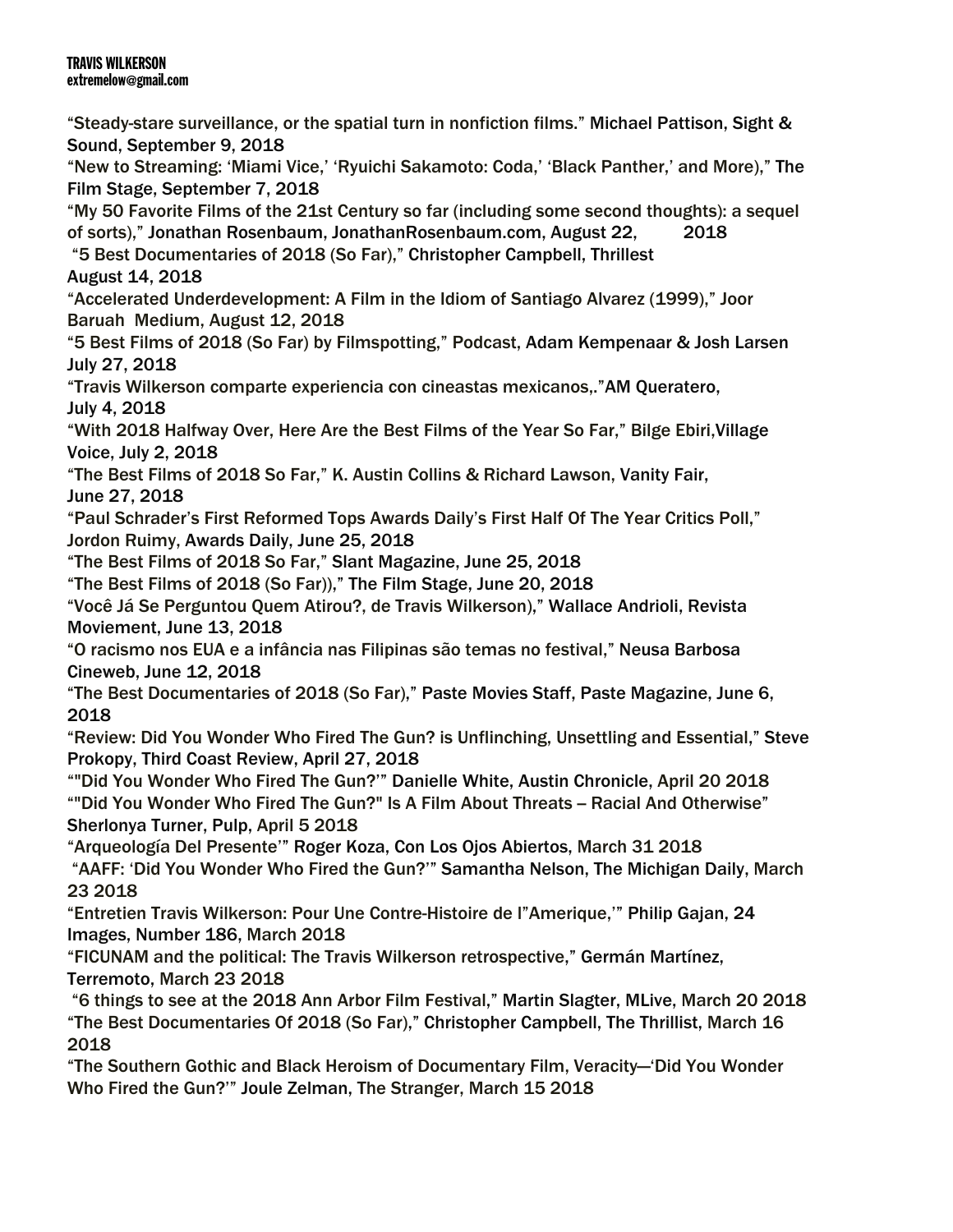"Did You Wonder Who Fired the Gun?'" Sean Gilman, Seattle Screen Scene,

March 14 2018

"FICUNAM 2018: Travis Wilkerson, un modelo de cine político'" Josefina Sartora, Otros Cines, March 13 2018

"Veracity – 'Did You Wonder Who Fired the Gun?'" Joule Zelman, The Stranger, March 8 2018 ""Introspection Is Essential": An Interview with Travis Wilkerson,", Bilge Ebiri, The Village Voice, March 3 2018

"REVIEW: Travis Wilkerson wonders 'Who Fired the Gun',John Soltes, Hollywood Soapbox, March 3 2018

"Recommended Viewing (Alabama Apotheoisis): Did You Wonder Who Fired the Gun?," Jonathan Rosenbaum, JonathanRosenbaum.net, March1 2018

"'Did You Wonder Who Fired the Gun?' Review: A Brave but Compromised Investigation into White Supremacy," David Erlich, Indiewire, March 1, 2018

"Did You Wonder Who Fired the Gun?," Ryn Clos, Spectrum Culture, February 28 2018 "Review: 'Did You Wonder Who Fired the Gun?' Reckons With White Supremacy,"

A.O. Scott, NYTimes, February 28 2018

"A Decades-Old Murder Investigation Exposes the Ugly Truth About Racism in America Karen Han, Daily Beast, February 28 2018

"Interview: Travis Wilkerson on the Living History of "Did You Wonder Who Fired the Gun?", Stephen Saito, Movable Feast, February 28 2018

"Film Review: Did You Wonder Who Fired the Gun?," Budd Wilkins, Film Journal International, February 28 2018

"Did You Wonder Who Fired the Gun?," Brian Tallerico, Roger Ebert.com, February 28 2018 "'Did You Wonder Who Fired The Gun?': Filmmaker's Searing Indictment Of His Ancestor — And Himself," Scott Tobias, NPR, February 28 2018

"A Documentary Filmmaker's Investigation of Racist Violence in His Family's Past," Richard Brody, The New Yorker, February 27 2018

"Now You Don't Have to Wonder Who Fired the Gun," Brooke LaMantia, Washington Square News, February 27 2018

"Did You Wonder Who Fired the Gun?," Jonah Jeng, The Film Stage, February 27 2018 "The frustrating Did You Wonder Who Fired The Gun? ponders racism and erasure by way of true crime," Ignatiy Vishnevetsky, AV Club, February 27 2018

"'Did You Wonder Who Fired the Gun?' Unearths a Family History of Racism and Murder," Bilge Ebiri, Village Voice, February 26 2018

"Did You Wonder Who Fired the Gun?," Carson Lunt, Slant, February 26 2018

"Top ten highlights from Glasgow Film Festival as chosen by festival co-director," Jennifer Russell, Glasgow Live, February 19 2018

"FICUNAM 2018: Piel negra, asfalto rojo," Rafael Guilhem, Correspondencias Cine, February 2018

"El incendiario Travis Wilkerson," Marcela Vargas, Gatopardo, February 9 2018

"The Best Movies In Theaters In February, From 'Black Panther' To 'Annihilation,'" Emily Gaudette, Newsweek, February1 2018

"Rushes. Kiarostami's Coda, The Zanzibar Group, Buster Keaton Candid Camera," Mubi Notebook, January 31 2018

"Ten Films to Watch in February," Christian Blauvelt, BBC,com, January 26 2018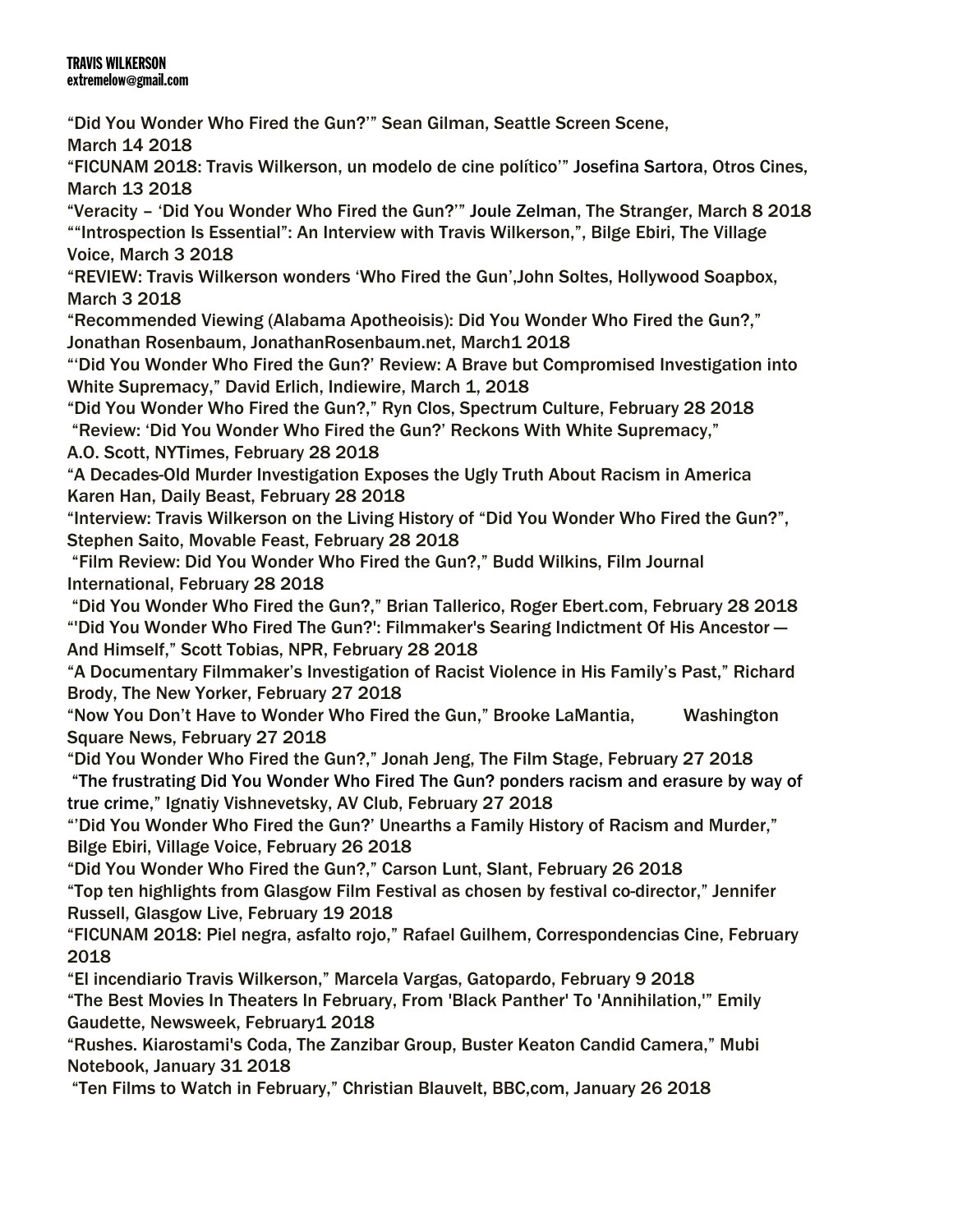"Auf der Alabama-Route," Peter Nowak, Der Freitag, January 24 2018

"World Poll 2017, Parts 2,3,4,6," Senses of Cinema, January 2018

"Meus Favoritos de 2017," Filipe Furtado, Anotacões de um Cinéfilo, January 1, 2018 "What Race/Related Loved in 2017," Annie Correal, New York Times, December 25, 2017 "O Mellor de 2017," A Cuarte Parede, December 20, 2017

"Did You Wonder Who Fired the Gun?": Say His Name!,' Maria Buneeva, Cinema Flood, December 19, 2017

"Las mejores películas de 2017 según los directores y directoras del cine español." Otros Cines, December 19, 2017

"Ten of the Best Arthouse Films of 2017," Carmen Gray,AnOther, December 18, 2017 "15 Best Movies of 2017," Alexey Filippov, Russian GQ, December 18, 2017

"Aportaciones al mundo cinematográfico en 2017," Arantxa Luna, Nexos, December 16, 2017

"Balance 2017: Nuestras películas y series favoritas + Encuesta y sorteo para lectores," Otros Cines, December 12, 2017

"The Best Movies of 2017," Richard Brody, The New Yorker, December 8, 2017 "In a Year of European Documentary Film Festivals," Carmen Gray, Senses of Cinema, December, 2017

"Examining White Supremacy and Rising Conservatism at the Ji hlava International Documentary Film Festival," Whitney Mallett, Filmmaker Magazine, December 4, 2017 "Travis Wilkerson: 'There's a tremendous opportunity for social change right now," Justine Smith, Little White Lies, December, 2017

"Festival Transcinema 2017: "Did You Wonder Who Fired The Gun?", De Travis Wilkerson," Carlos Esquives, Cine Cuentro, December 2, 2017

"Our Intrepid Critic on the Best of This Year's New York Film Festival," Jason Shawhan Nashville Scene, October 26, 2017

"Double Exposure: Filmmakers Tell Truth to Power," Patricia Aufderheide, Documentary Magazine, October 25, 2017

"VALDIVIA 2017: Did You Wonder Who Fired The Gun? De Travis Wilkerson," Monica Delgado, Desist Film, October 18, 2017

""The Rape of Recy Taylor": An Essential, Flawed Documentary at the New York Film Festival,' Richard Brody, The New Yorker, October 3, 2017

"Highlights from the New York Film Festival's First Weekend," Richard Brody, The New Yorker, September 30, 2017

"10 Things to Do in NYC Now," Andy Webster, The New York Times, September 29, 2017 "Did You Wonder Who Fired the Gun? (Travis Wilkerson, US)," Celluloid Liberation Front, Cinema Scope 72, September 28, 2017

"A Filmmaker Investigates the Racially Charged Murder His Great-Grandfather Committed," Craig Hubert, Hyperallergic, September 28, 2017

"New York Film Festival Is a Feast for True Believers," Manohla Dargis, The New York Times, September 27, 2017

"Together in the Dark: The New York Film Festival Invites Us To Connect," Bilge Ebiri, The Village Voice, September 27, 2017

"15 Under-the-Radar Highlights at the 55th New York Film Festival," The Film Stage, September 25, 2017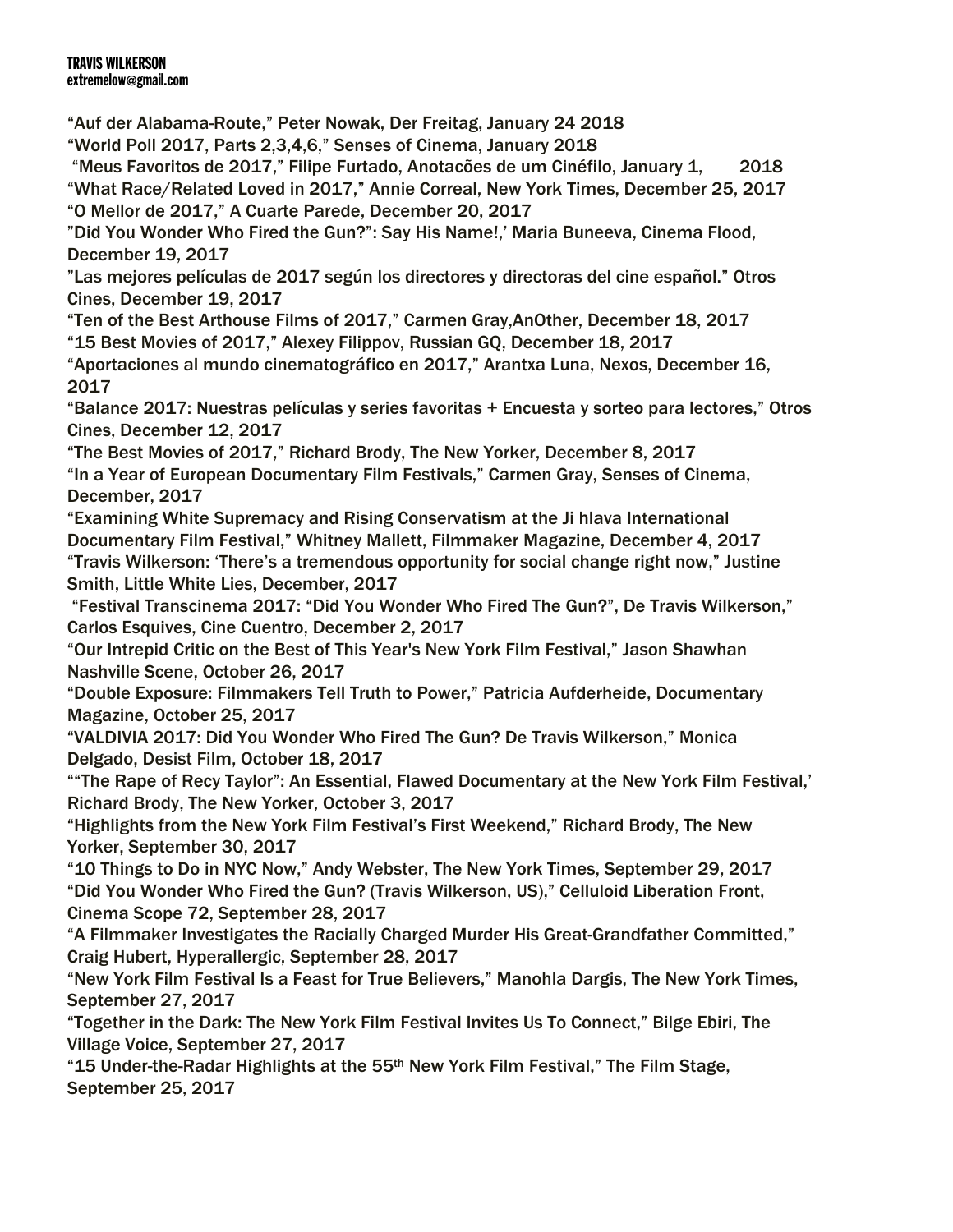"The Locarno Film Festival is dead, Long Live the Locarno Festival: The 70th Locarno (Film) Festival," Jaimey Fisher, Senses of Cinema, September, 2017

"Documentary film as "home movie": Going beyond a public face to reveal a private one," Kari Howard, Neiman Storyboard, September 19, 2017

"How New Movies Are Redefining Our Understanding of Family Life," Francisco Noronha, Indiewire, September 14, 2017

"Unortho-dox at Locarno 70," Matt Turner, The Brooklyn Rail, September 7, 2017 'Haunted Alabama. Did You Wonder Who Fired the Gun?' di Travis Wilkerson," Pietro Bianchi, Uzak 27, August 22, 2017

"'Keeping it Real: A Festival at the Crossroads," Michael Sicinski, Uzak 27, August, 2017 "Locarno e o racismo nos EUA," Rui Martins, Correio do Brasil, August 22, 2017

"'Locarno 17 / L'Alabama razzista in Did you wonder who fired the gun?," Stephano Giani, Il Giornale, August 14, 2017

"'Un critico stronca il Festival: 'pubblico che resta fuori dalle sale, ricezione alberghiera non sufficiente, film che non verranno mai proiettati altrove,' Ugo Brusaporco, Ticino Libero, August 14, 2017

"'Festival de Locarno 2017, vol. 2: les consacrés et les oubliés,' Nathan Letoré, Mediapart, August 12, 2017

"Travis Wilkerson on the Search for Art in Activism, ' Jonny Wrate, Kosovo Two Point Zero, August 12, 2017

'"Russell, Bing y Wilkerson alumbran el cine de lo real en Locarno,' Carlota Mosegui, Otros Cine Europa, August 12, 2017

"'Locarno prefiere un cine imperfecto y provocador,' Diego Batlle, La Nacion, August 10, 2017

'"Locarno 70 (Concorso): Did You Wonder Who Fired the Gun? di Travis Wilkerson, documentario sul cuore nero e razzista dell'America,' Antonio Petterrie, Taxi Drivers, August 10, 2017

"Locarno70: Did You Wonder Who Fired the Gun? di Travis Wilkerson," Giovanni Stigliano Messuti, Non Solo Cinema, August 10, 2017

"Locarno Festival (8): Traces d'un meurtre raciste en Alabama ('Did You Wonder Who Fired The Gun?')," Manouk Borzakian, Liberation, August 9, 2017

"'El meu besavi no era Atticus Finch,' Eulàlia Iglesias, Ara.cat, August 9, 2017

"Did You Wonder Who Fired the Gun? | Locarno Film Festival 2017," Filmuforia, August 9, 2017

"Mrs. Fang et Did You Wonder Who Fired the Gun?, la mort en face,' Stéphane Gobbo, Le Temps, August 9, 2017

"Did You Wonder Who Fired the Gun? di Travis Wilkerson,' Nicola Settis, Cine Lapsis, August 9, 2017

"Did You Wonder Who Fired the Gun?, Locarno Review," Allan Hunter, Screen Daily, 9 August 2017

"Three Days in May: San Francisco's Crossroads Festival 2017", Michael Sicinski, Mubi Notebook, 18 May 2017

"Five Must-See Experimental Films at This Year's CROSSROADS ", Max Goldberg, KQED Arts, 18 May 2017

"A Leap For Crossroads", Jesse Hawthorne Ficks, 48 Hills, 16 May 2017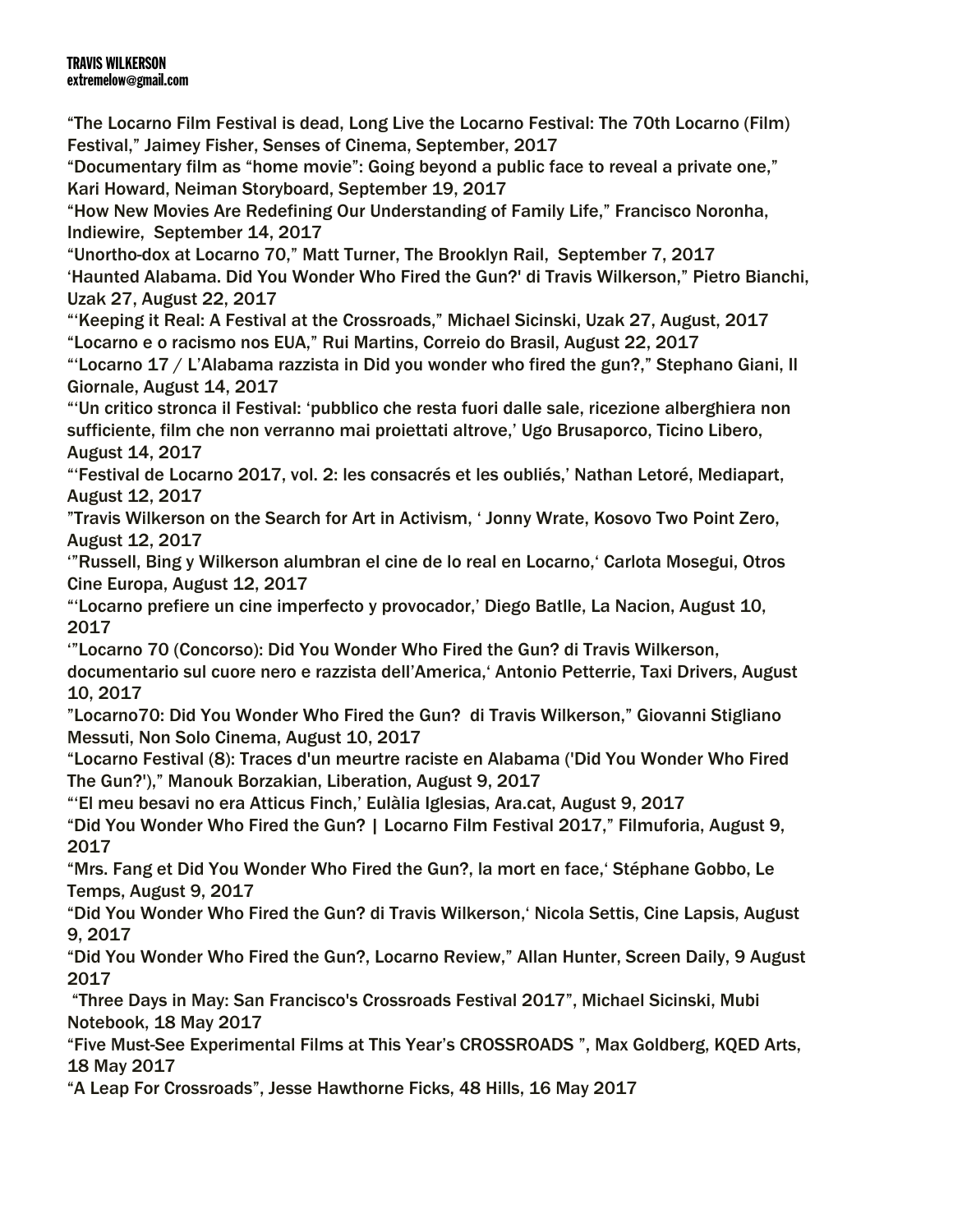"Living Proof", Eric Hynes, Film Comment, May/June 2017 "Amid the Good Vibes, True/False Serves Up a Slate of Bleak Fare", Akiva Gottlieb, Documentary Magazine, April 18, 2017 "Trails of Destruction", Amy Taubin, Film Comment, March/April 2017 "Notes from the 2017 True/False Festival", Jason Fox, The Brooklyn Rail, April 1 2017 "Did You Wonder Who Fired the Gun? and four more True/False 2017 highlights", Jordon Cronk, Sight & Sound Magazine, March 23 2017 "Take Care of Each Other: Paste at True/False Film Festival", Tim Gierson, Paste Magazine, March 20 2017 "Three Genre-Expanding Documentaries About Racist Crimes of the Past", Richard Brody, The New Yorker, March 8 2017 "7 documentaries from the True/False Film Festival that challenge how we perceive reality," Alyssa Wilkinson, Vox, March 8 2017 "True/False 2017 Critic's Notebook 1: Resistance and Futility," Vadim Rizov, Filmmmaker Magazine, March 8 2017 "True/False: Did you Wonder Who Fired the Gun?, A Family Race Inquiry That Challenges in Several Mediums," Steven Zeitchik, Los Angeles Times, March 4, 2017 "True/False Film Review: Did you Wonder Who Fired the Gun?", Brandon Byer, Vox Magazine, March 4, 2017. "What's in a Name?" Amy Taubin, Artforum, February 9, 2017. "VR and AR Take Center Stage at Sundance's New Frontier:, Ken Jacobson, Documentary Magazine, February 9, 2017 "The Ten Best Films at Sundance 2017' Bilge Ebiri, Village Voice, January 31, 2017. "Sundance: The Best of This Year's Socially Conscious Docs and Features' Bilge Ebiri, Village Voice, January 30, 2017. "Sundance: Haunted by Mudbound, A Ghost Story, and Did You Wonder Who Fired the Gun? Bilge Ebiri, Village Voice, January 25, 2017. "Did You Wonder Who Fired the Gun? John DeFore, Hollywood Reporter, January 23, 2017. "Sundance: Mudbound, Fired the Gun and Rumble – 3 Movies, 1 Incredible Journey, H. Nelson Tracy, Cinemacy, January 23, 2017. "Sundance 2017: Correspondences #2," Laurence Garcia, Mubi Notebook, January 22, 2017.

"Machine Gun or Typewriter?- An Interview with Travis Wilkerson," Conor Bateman, 4:3 Film, May 31, 2016.

"Machine Gun or Typewriter?'": Conor Bateman, 4:3 Film, May 24, 2016.

"Left to His Own Devices," Neil Young, Sight & Sound Magazine, December, 2015.

"California Eulogies: Jenni Olson's The Royal Road and Travis Wilkerson's Machine Gun or Typewriter?, Michael Pattison, Neil Young, Kino! #27, 2015.

"The Locarno International Film Festival," Richard Porton, Cineaste Magazine, Winter 2015. "Se l'amore diventa un gesto di resistenza, " Erik Negro, Il Manifesto, 9 December, 2015. "Machine Gun or Typewriter?: recenscione del film in Concurso al Filmmaker 2015." Antonio Maria Abate, Cineblog.it, 2 December, 2015.

"Valdivia: Machine Gun or Typewriter? Travis Wilkerson," Monica Delgado, Desist Film, 7 October, 2015.

"Maine Event," Peter Keough, Boston Globe, 5 September, 2015.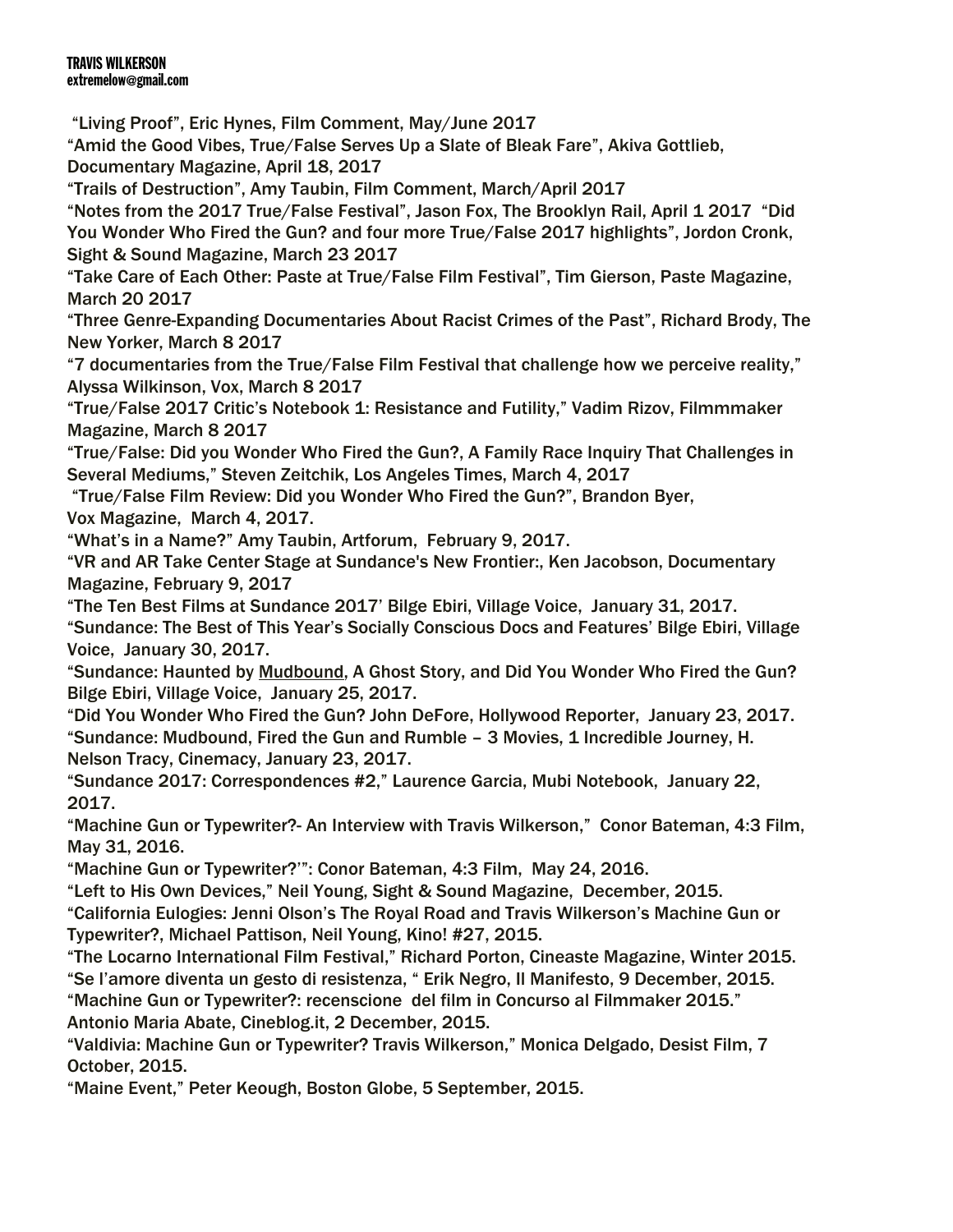"Il Fronteira Festival: Machine Gun or Typewriter? de Travis Wilkerson," Victor Cruzeiro, Janela, 15 September, 2015.

"Locarno 2015," Nathan Latore, Debordements, 12 September, 2015.

"Il Frontiera, Dia 6: de The Old Jewish Cemetery, a Machine Gun or Typewriter?'" Marcelo Ribeiro, Incenerrante, 29 August, 2015.

"Machine Gun or Typewriter? Di Travis Wilkerson," Nicola Settis, Cine Lapsus,

18 August, 2015

"Bitte genau hinschauen: Das 68. Filmfestival von Locarno." Hannes Brühwiler, Critic.de, August 15, 2015

"Locarno Film Festival 2015: Recollection, Machine Gun or Typewriter?,' Night without Distance, & More." Michael Pattison, Slate Magazine, August 16, 2015.

"Watch: Travis Wilkerson's For Michael Brown. November 25, 2014, Indiewire.com "Shelf Life: The Complete Jean Vigo, Travis Wilkerson's An Injury to One,'" Akiva Gottlieb, The Nation, January 25, 2012.

"Scrutinizing Nature, Sorrow and Oneself With a Subjective Lens,"

Manohla Dargis, New York Times, October 2, 2013

"Far from Afghanistan: Significant, Moving, Uneven," David Walsh, wsws.org, October 2, 2012 "TIFF 2012: Wavelengths (P)review: Part Two – The Features", Michael Sicinski, mubi.com, September 11, 2012

"A Second Look: An Injury to One,'" Dennis Lim, Los Angeles Times, October 30, 2011

"An Injury to One,'" Jason Livingston, The Brooklyn Rail, November 2011

"A Protest Movie Gains Added Relevance: 'An Injury to One' Now on DVD,"

Anthony Kaufman, Indiewire (blog), October 26, 2011

"Distinguished Flying Cross,'" BlogsandDocs.com, July 3, 2011

"Le nez dans le reel," Emile Breton, L'Humanity, March 31, 2011

"Goodby Cinema, Hello Cinephilia," Jonathan Rosenbaum, University of Chicago, 2010

"SFIFF52 Blogs: Rage against the machine," David Winks Gray, SF360, 5 May 2009

"Dissent for Sale: Opposition is a commodity in Sundance docs,"

Rob Nelson, Village Voice, 23 January 2007

"Sundance to Berlin: More Films About Buildings and Fools," Mark Peranson, CinemaScope 30, 2007

"Sundance, for Indies, Soft Kiss Before Dying," Manohla Dargis, New York Times, 19 January 2006

"An Injury to One: A Film by Travis Wilkerson," Peter Rachleff, Monthly Review January 2005 "Notes from Underground: Experimental Documentary's Unsung Heroes," Adam Hart, Res Magazine May/June 2005

"Crime Scenes: Robinson Devor's Police Beat and Travis Wilkerson's Who Killed Cock Robin?," Tom Charity, CinemaScope 22, 2005

"365 Days Later, The Critics Speak: True Lies," Jason McBride, The Village Voice, 31 December 2003

"Drag City," Johnny Ray Huston, The San Francisco Bay Guardian, 3 December 2003 "Reflections on a Committed Cinema," Pablo de Ocampo et al, The Organ #8, November/December 2003

"An Injury to One," Reverse Shot Online Saul Austerlitz, reverseshot.com, September/October 2003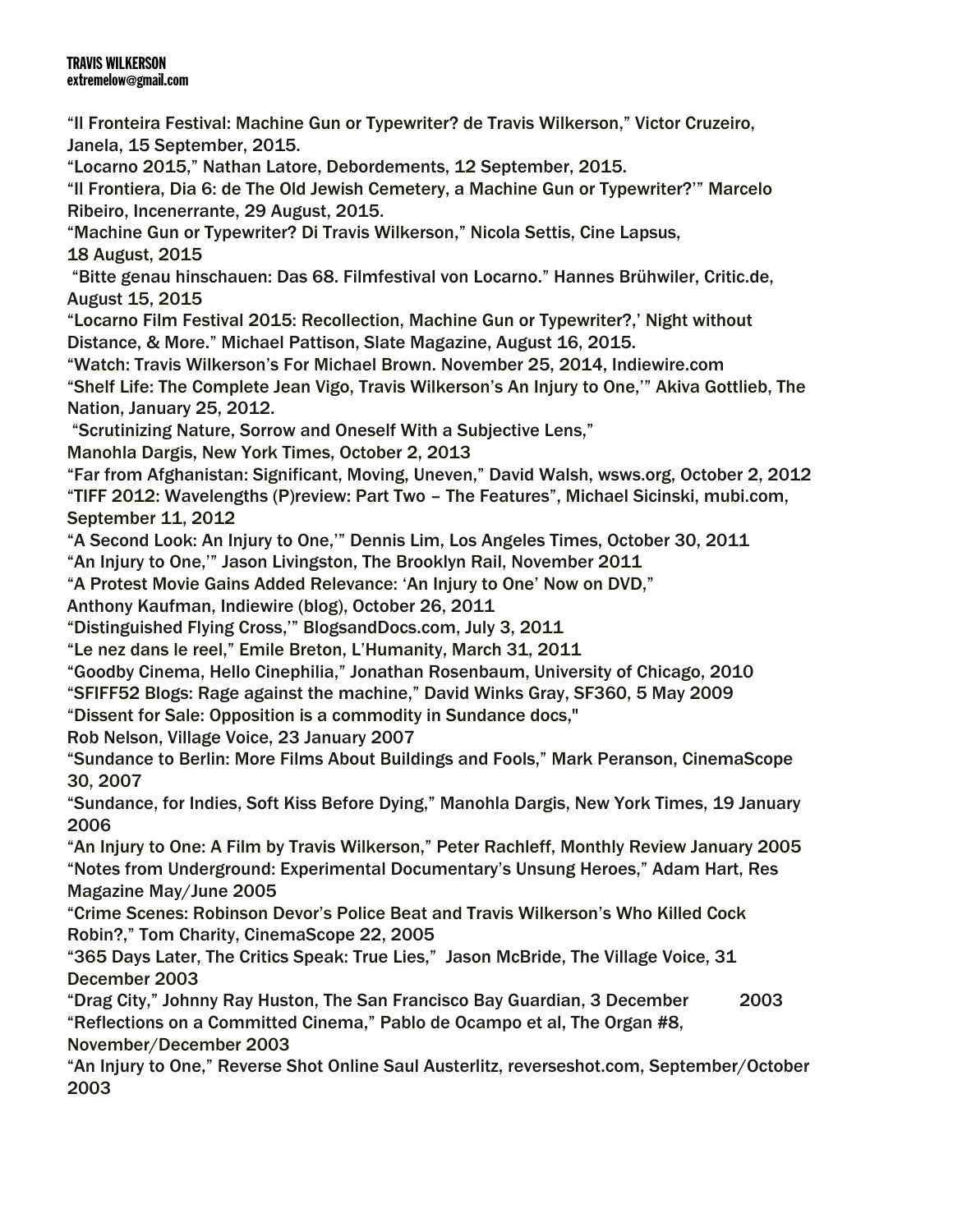"Two Distinct Views of Workers Rising Up," "Labor's Love Lost: Stealing Butte," Ed Halter, Village Voice,15 July 2003 "Travis Wilkerson: Discovery," Alice Lovejoy, Film Comment, January/February 2003 "Filmmaking as Social Practice," Jason McBride, CinemaScope, December 2002 "Detroit Museum Holds Meeting on US War Against Iraq," World Socialist Web Site, December 2002 "Toronto International Film Festival 2002: Interview," World Socialist Web Site, David Walsh, 4 October 2002 "Critic's Choice," Fred Camper, Chicago Reader, 25 April 2003 "An Injury to One," Tom Charity, Time Out London, March 2003 '"Magic Beyond the Mainstream," Sukhdev Sandhu, The Telegraph (London), 23 March 2003 "Injury to One," Dennis Harvey, Variety, 2 February 2003 "Sundance: mind altitude sickness and brainfreeze," Dennis Lim, The Village Voice, 6 February 2003 "Critics Notebook; The New Reality of Documentaries…" Kenneth Turan, The Los Angeles Times, 9 March 2003 "A Delicate Balancing Act in Park City," Kenneth Turan, The Los Angeles Times, 27 January 2003 "Sundance on the Edge; Experimental Surprises Bringing A Dose of Art To The Festival," Anthony Kaufman, Indiewire, 20 January 2003 "The company you keep," B. Ruby Rich, San Francisco Bay Guardian, 29 January 2003 "The Big Chill," Rob Nelson, The City Pages, 5 February 2003 "Floating on a luxurious cultural cloud," David Sterritt, The Festival Daily (Toronto), 6 September 2002 "Murder in Montana," Jason McBride, The Festival Daily (Toronto), 9 September 2002 "Best of the Fest of the Fest," Adam Nayman, Eye Weekly, 5 October 2002 "Toronto International Film Festival 2002: Interview with Travis Wilkerson," David Walsh, www.wsws.org, 4 October 2002 "Blood at the Root," Laura Sinagra, The Village Voice, November 6-12 2002 "From Each According to His Ability...," Peggy Nelson, OtherZine, www.othercinema.com. 21 April 2001 PUBLICATIONS

"Sable Elyse Smith, Brett Story, and Travis Wilkerson, 'Character Limit,'" ed. Alexandra Juhasz and Alisa Lebow, World Records Journal No. 5, 2021

"Force of Evil - A Premonition of the Blacklist in Fragments," part of "The Sound of Fury: Hollywoods Schwarze Liste (Deep Focus)," edited by Hannes Bruehwiler, Betz+Fischer Verlag, Berlin, 2020

"Movies Can Defeat Bombs: On Santiago Avarez and Carpenter Thanh," Catalogue essay for Cuba at 60 Retrospective, Ljubljana film festival Liffe, Slovenian Kinoteka

"100-Year-Old Newsreel,", w/ Erin Wilkerson, part of "Nika Autor Newsreel 63, Slovenian Pavilion at the Venice Biennale" May 2017

"One at Ground Level, The Other at Towering Heights," Politics & Poetry, Joris Ivens Foundation, March 2017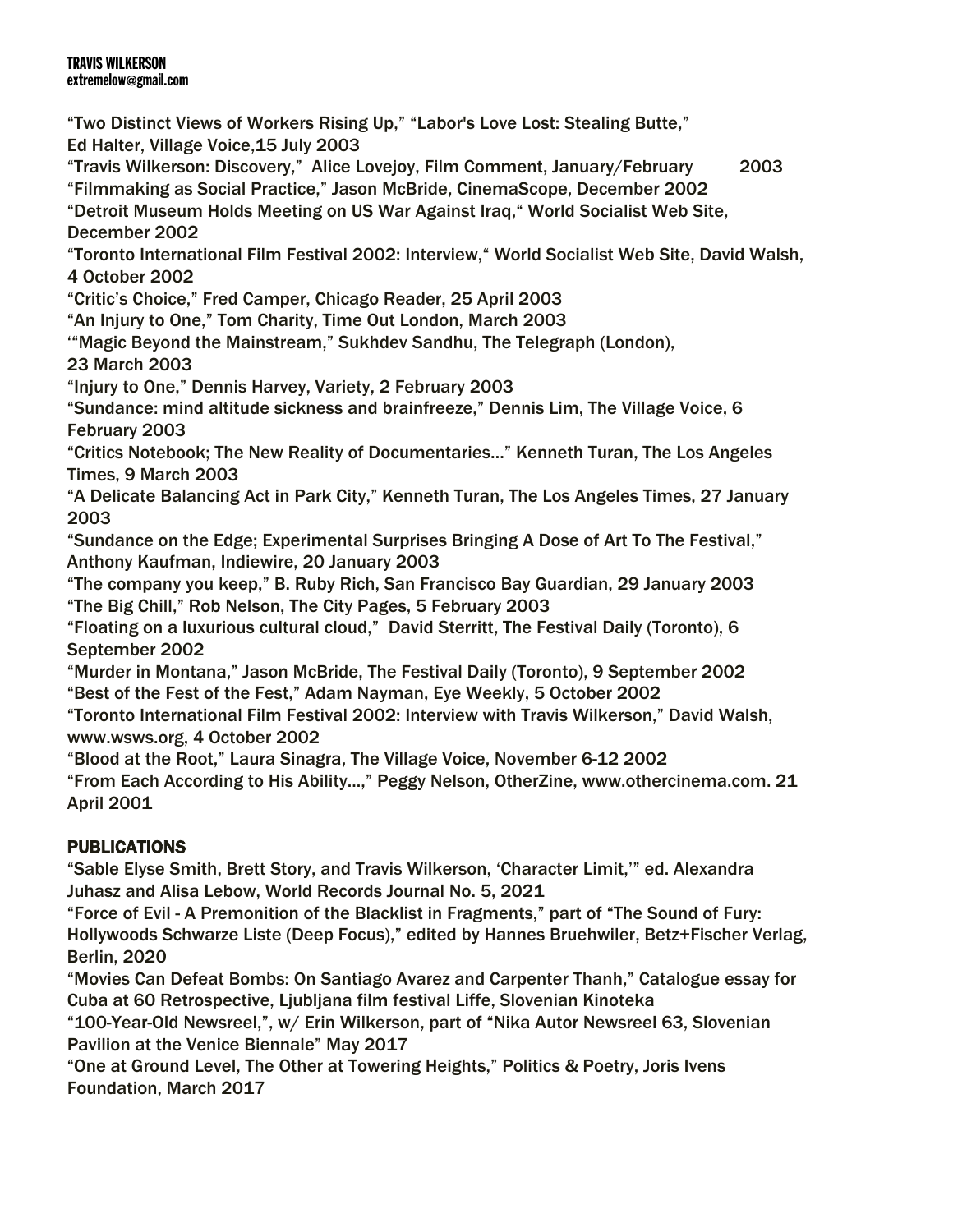"Love letter to Mayakovsky in the form of a film treatment," La Furia Umana paper edition,#7. "The Idea of the Avant Garde – And What it Means Today," edited by Mark James Leger, Manchester University Press, September 2014 "Beauty can be a revolutionary force," Statement for Views from the Avant-garde, 2013 http://www.filmlinc.com/nyff2013/films/program-2-travis-wilkerson-los-angeles-red-squad "America Tropical," Kino! 17-18, 2012 "The Prospects for Political Cinema Today: A Critical Symposium," Cineaste Winter 2011 "Incomplete Notes of the Character of the New Cinema," Kino! 1, 2007 "Ousmane Sembene: Revolutionary African Artist," Liberation, July 2007 "The Lost Art of Agitation," Sundance Daily, 2007 "Ciclon," On the film by Santiago Alvarez Senses of Cinema No. 23, November-December 2002 "79 Springtimes of Ho Chi Minh," On the film by Santiago Alvarez Senses of Cinema No. 23, November-December 2002 "He Who Hits First, Hits Twice: The Urgent Cinema of Santiago Alvarez," Catalogue Essay, CinemaTexas Program Catalogue 2002 "Hasta la victoria siempre," On the film by Santiago Alvarez Senses of Cinema No. 17, November-December 2001

# FELLOWSHIPS/GRANTS

Vassar College Research Committee Grant 2017 Creative Capital Moving Image and Visual Arts Grant 2015 Canada Council for the Arts, Film Production Grant – Established Artist 2014 Hahn Teaching with Technology Grant (for the Pomona Media Guild) 2013 Digital Pedagogy Integrations Fellowship, Pomona College 2012 Media Artist Fellowship, National Video Resources, Rockefeller Foundation 2004

# COURSES TAUGHT

Film Directing, level 1 – level 3 (Thesis Films), LaSalle College, Singapore Film Post-Production Davinci Resolve, level 3 (Thesis Films), LaSalle College, Singapore Disarm the Right to Violence Filmmaking Workshop, UNAM Mexico M68 Filmmaking Workshop, UNAM Mexico Narrative Workshop, Foundations, Filmmaking 1, Writing the Short Film, Vassar Environmental Analysis Senior Seminar, Pomona Critical Discourse in the Arts and Media, Graduate Seminar, CalArts Pomona College Media Guild Introduction to Film Studies, Large Lecture, CU Boulder Advanced Narrative Filmmaking (production), Undergraduate & Graduate, CU Advanced Documentary Filmmaking (production), Undergraduate & Graduate, CU Director's Book, Undergraduate & Graduate Seminar, CalArts, CU Excavation Filmmaking (production), Seminar, CU Fiction/Documentary, Graduate Seminar, CalArts Thesis Development, Graduate Seminar, CalArts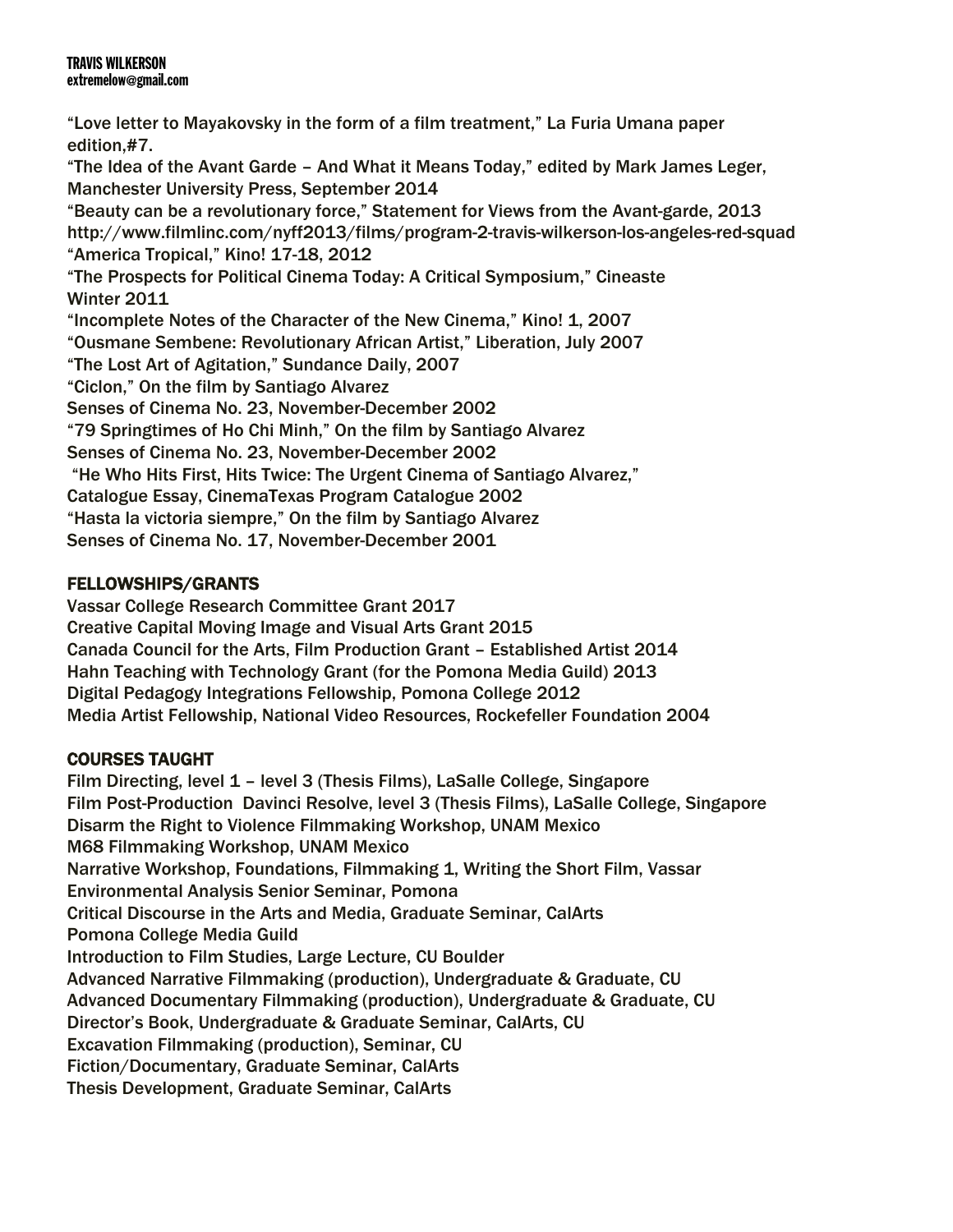### **FILMOGRAPHY**

*Nuclear Family*  Documentary Essay, 100 minutes, 2021

*A Brief History of the Obliteration of Hope*  Experimental, 7.5 minutes, 2019

*Underground*  Radio Documentary/Podcast, 34 minutes, 2019 For KCRW's "The Document"

*Did You Wonder Who Fired the Gun?*  Documentary Essay & Live Performance, 90 minutes 2017

*Machine Gun or Typewriter?*  Fiction Essay, 71 minutes, 2015

*For Michael Brown*  Experimental, 5 minutes, 2014

*Los Angeles Red Squad: The Communist Situation in California*  Documentary Essay, 71 minutes, 2013

### *Far From Afghanistan*

Omnibus, segment: "Fragments of Dissolution" Documentary, 25 minutes, 2012

*Sand Creek Equation*  Documentary Essay, 25 minutes, 2012

*Distinguished Flying Cross*  Documentary, 62 minutes, 2011

*Pluto Declaration*  Documentary Essay, 3.5 minutes, 2011

### *Proving Ground: Soapbox Agitation #1*

Live Documentary, live music, multiple screen live video, 60 minutes, 2007-2010

*Who Killed Cock Robin?*  Fiction, 69 minutes, 2005